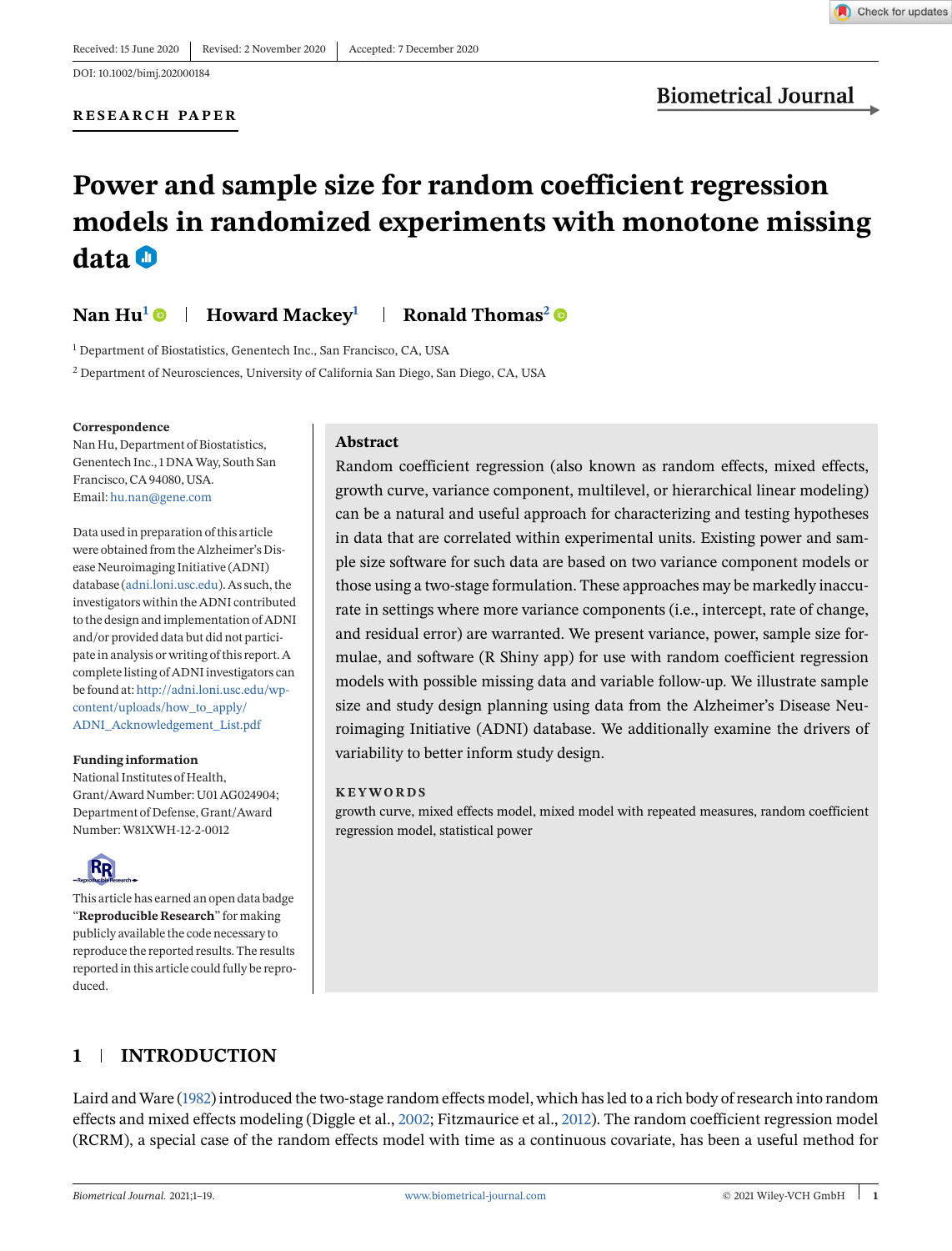<span id="page-1-0"></span>modeling longitudinal data with correlations within experimental units of interest. It has been employed in an array of research areas (Curran et al., [2010;](#page-12-0) Diggle et al., [2002;](#page-12-0) Fitzmaurice et al., [2012;](#page-13-0) Gelman & Hill, [2006;](#page-13-0) Harrison et al., [2018\)](#page-13-0) and in regulatory settings such as the U.S. Food and Drug Administration (FDA) approval on nintedanib in idiopathic pulmonary fibrosis and systemic sclerosis-associated interstitial lung disease (Flaherty et al., [2019;](#page-13-0) Richeldi et al., [2014\)](#page-13-0).

Power and sample size formulae for RCRMs have historically been approximated by variance component models containing two components or motivated by a two-stage formulation (longpower, Donohue et al., [2013;](#page-12-0) EaST, East 6, [2020\)](#page-13-0). While these approaches may be useful in some settings, they can markedly over- or underestimate power and sample size in more general settings where more variance components (i.e., intercept, rate of change, and residual error) are warranted (Fitzmaurice et al., [2012\)](#page-13-0). Extensive work has been done based on longitudinal modeling frameworks other than the RCRM. For example, Roy et al. [\(2007\)](#page-13-0) use the general matrix notation to provide the sample size formulae under the three-level (center, experimental group, and subject) mixed effects modeling framework; Heo and Leon [\(2009\)](#page-13-0) also present the sample size formulae assuming no dropout in the experimental design under the three-level modeling framework; Hedeker et al. [\(1999\)](#page-13-0) derive the sample size needed when the model treats assessment time points as categorical.

We assume a parallel-arm repeated measure experimental design with two experimental levels that can be adequately described with constant rates of change over time or as a first-order approximation of a potentially nonlinear model. The remainder of this article is organized as follows. In Section 2, we describe the RCRM and its underlying assumptions. In Section [3,](#page-2-0) we provide the covariance matrix for the fixed effects in the RCRM with and without missingness (at random) and in the special case of equally spaced design points; we provide insights on how model parameters might inform the experimental design; we also compare the RCRM variance with other commonly used longitudinal model variances. In Section [4,](#page-7-0) we present a power expression based on the covariance matrix presented in Section [3](#page-2-0) and in Section [5,](#page-7-0) the resulting sample size formula. Section [6](#page-7-0) contains simulations to assess the sensitivity of our power formula to various factors including sample size, the correlation between intercept and rate of change random effects, missing data, nonnormality, and nonlinearity. In Section [7,](#page-10-0) we illustrate in detail how the sample size formula can be applied and how more efficient experiments might be designed. A discussion follows in Section [8.](#page-11-0)

#### **2 RCRM MODEL CONSTRUCTION**

Throughout this article, for illustration purposes, we assume two experimental levels: a control group and an experimental group from a randomized experiment such as a clinical trial. We construct the RCRM assuming constant rates of change in both the control and experimental groups as follows:

$$
Y_{ij} = \alpha + u_{0i} + (\beta + \beta_x I_{x,i} + u_{1i})t_j + \varepsilon_{ij},
$$
\n(1)

where  $Y_{ij}$  is the continuous outcome measure for subject *i* at the j<sup>th</sup> visit, defined for subjects  $i = 1, 2, ..., N$ ,  $j =$ 0, 1, 2, …,  $k_i \leq J$ , and  $t_0 \equiv 0 \& t_j \equiv T$  (time at the last visit among all subjects). Note that  $j = 0$  represents the baseline visit. In randomized clinical trials, the schedule of postbaseline visits is usually preplanned and is the same for all experimental units (or subjects as we will refer to them going forth). Therefore, the assessment times are not subject dependent. In an ideal setting where every subject finishes all assessments,  $t_{k_i} = t_j = T$ , for  $i = 1, 2, ..., N$ .

The intercept  $\alpha$  is the overall baseline population mean, which is assumed to be the same between experimental and control groups. This assumption is reasonable for randomized experiments where overall balance at baseline is achieved with randomization (Rosenberger & Lachin, [2015\)](#page-13-0). The same assumption is made in the constrained longitudinal data analysis (cLDA) model (Liang & Zeger, [2000\)](#page-13-0) where timepoints are modeled as categorical. The  $I_{x,i}$  is an indicator variable (where "x" is short for "treatment," or more generally "experimental") that is defined as

$$
I_{x,i} = \begin{cases} 1, & \text{if subject } i \text{ is in treatment (experimental) group} \\ 0, & \text{otherwise.} \end{cases}
$$

The random effect vectors {  $[u_{0i}, u_{1i}]^T$ } are 2 × 1, and are assumed to be independent and identically distributed (i.i.d.) The random effect vectors  $\{u_{0i}, u_{1i}\}$  are  $2 \times 1$ , and are as<br>zero-mean normal vectors with  $2 \times 2$  covariance matrix  $R =$ σ $^2_{\alpha}$  ρσ<sub>α</sub>σ<sub>β</sub> ρσ<sub>α</sub>σ<sub>β</sub> σ $^2_{\beta}$ ]]<br>= . The parameter  $\rho$  is the correlation between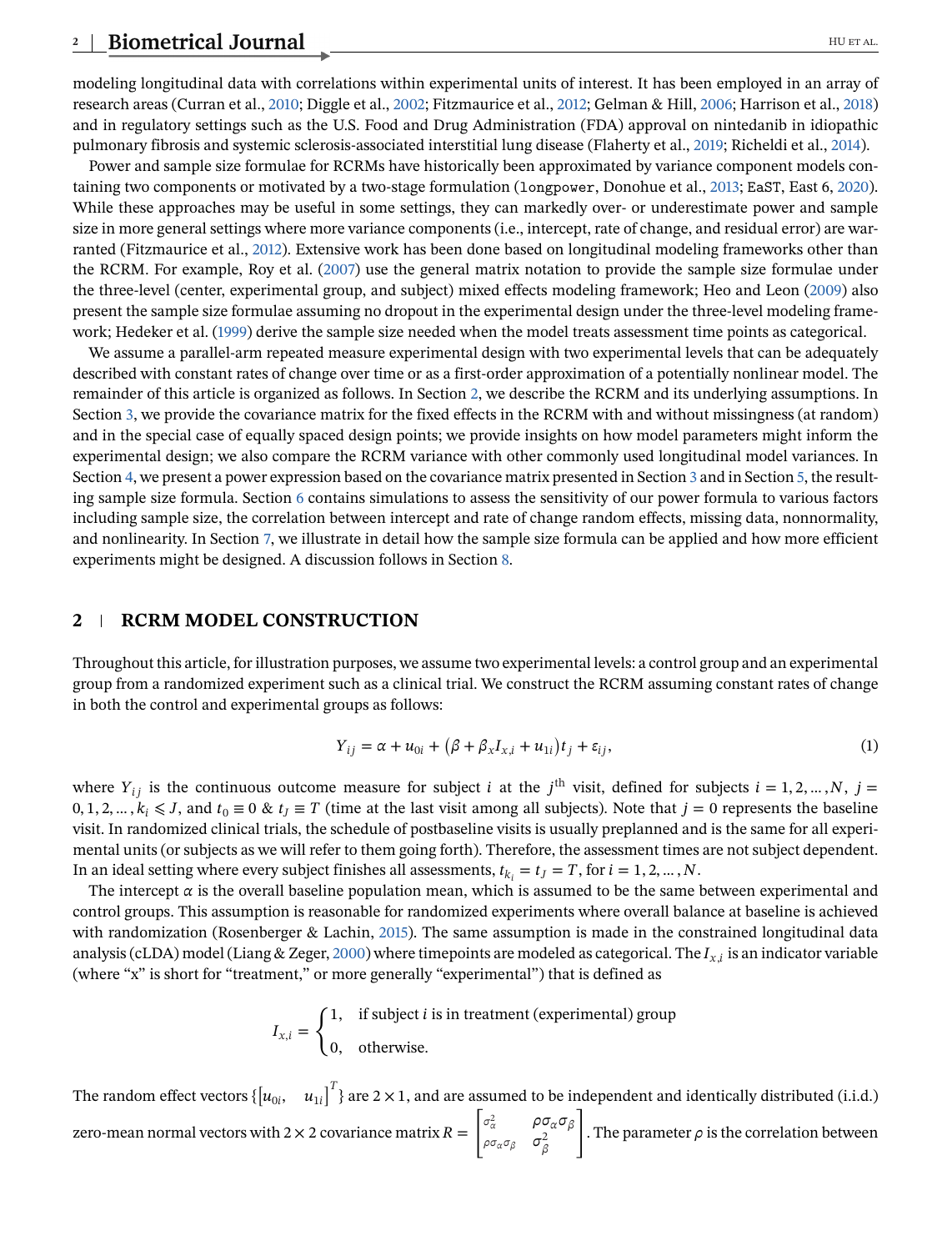<span id="page-2-0"></span> $u_{0i}$  and  $u_{1i}$ . The parameter  $\beta$  represents the constant rate of change for the control group population, whereas  $\beta_x$  denotes the treatment benefit in slowing the rate of change. The rate of change for the experimental group population is then  $\beta + \beta_{x}$ . The { $\epsilon_{ij}$ } are i.i.d. pure errors with mean zero and variance  $\sigma^2$ , representing the variation within the experiment unit. We further assume that the random effect vectors and the pure errors are independent.

For simplicity of the methodological development, we assume the only two variables in the model are time and group information. Other covariates could be easily incorporated into the results throughout the article, however, in practice, it will be sufficient to use parameter and variance component estimates (using available data) in the power and sample size formulae that have been modeled using the same covariates expected in the planned experiment. When adjusting for the desired covariates is not possible, these results will be slightly conservative and, in many cases, negligibly so. The model presented in Equation [\(1\)](#page-1-0) treats the response variable change over time linearly in both the experimental and control groups. This can often be justified, especially in cases where the outcome variable changes slowly over time. The linear function in time  $t$  can also be viewed as a first order Taylor expansion of any true trajectory. We note that the RCRM can be generalized by adding higher order terms in time, and the results in this article can be generalized accordingly.

We further assume monotone missingness, defined as missing subsequent assessments after the first missingness occurs; this is also the assumption made in Lu et al. [\(2008\)](#page-13-0). Granted, this assumption is not absolutely necessary for the methodological development in this article; however, the assumption is usually an appropriate approximation in clinical settings. The assumption also helps produce a both succinct and practical power and sample size formulae. Lastly, we assume the missing data are missing at random, so that the likelihood-based statistical inference we draw from the RCRM is valid (Little & Rubin, [2019\)](#page-13-0).

Since the parameters  $u_{0i}$  and  $u_{1i}$  are both random variables, the model described in Equation [\(1\)](#page-1-0) is classified as a ran-dom effects model (Diggle et al., [2002\)](#page-12-0). Further,  $u_{0i}$  enters in as an intercept coefficient (or baseline; we will treat them interchangeably) and  $u_{1i}$  enters in as a rate of change coefficient (or slope; we will treat them interchangeably), hence the name "random coefficient" in RCRM. The pure error  $\varepsilon_{ij}$  contributes to the within-subject variability; the random variables  $u_{0i}$  and  $u_{1i}$  contribute to the between-subject variability.

# **3 COVARIANCE MATRIX OF RCRM ESTIMATORS**

We start this section by presenting the results where we assume all subjects have all assessments up until  $t_k$  ( $k \ge 1$ ) with no missing values. The results show the explicit form of the covariance matrix of the RCRM maximum likelihood estimators (MLEs), with the focus on the treatment effect estimator. We examine how the timing of the assessments affects the variance of the treatment effect estimator. We also provide comparisons between the RCRM variance and other popular longitudinal model variances. We close this section by extending the covariance matrix of the RCRM estimators to the more general context of monotone missing data.

Similar to what has been done in Lu et al. [\(2008\)](#page-13-0), we also assume that all the variance components  $\sigma_\alpha^2,\sigma_\beta^2,\rho,$  and  $\sigma^2$  are known in the subsequent derivation. We start from the simple case where all subjects have exactly the same assessment times without missing values; the covariance matrix of the RCRM MLE is stated in Lemma [A1;](#page-14-0) see Appendix [A.1.](#page-14-0)

Using Lemma [A1,](#page-14-0) the variance of the RCRM treatment effect estimate is

$$
\text{var}\left(\hat{\beta}_x\right) = \left(\frac{m+n}{mn}\right) \times \frac{\sigma^4 + (k+1)\sigma^2 \left(\sigma_\beta^2 \overline{\mathbf{t}_{\{k\}}^2} + \sigma_\alpha^2 + 2\rho \sigma_\alpha \sigma_\beta \overline{\mathbf{t}_{\{k\}}}\right) + (k+1)^2 \sigma_\alpha^2 \sigma_\beta^2 (1-\rho^2) \left(\overline{\mathbf{t}_{\{k\}}^2} - \overline{\mathbf{t}_{\{k\}}}\overline{\mathbf{t}_{\{k\}}}\right)}{\left(k+1\right) \left[\sigma^2 \overline{\mathbf{t}_{\{k\}}^2} + (k+1)\sigma_\alpha^2 \left(\overline{\mathbf{t}_{\{k\}}^2} - \overline{\mathbf{t}_{\{k\}}}\overline{\mathbf{t}_{\{k\}}}\right)\right]},\tag{2}
$$

with

$$
\overline{t_{\{k\}}^2} = \frac{1}{k+1} \sum_{i=0}^k t_i^2 \text{ and } \overline{t_{\{k\}}} = \frac{1}{k+1} \sum_{i=0}^k t_i,
$$

where *m* and *n* are the sample sizes of the experimental group and control group, respectively. When  $k = J$ , Equation [\(A.1\)](#page-14-0) in Appendix [A.1](#page-14-0) provides the covariance matrix as a special case where all subjects finish all assessments in the experiment without any missing values. From Equation [\(A.1\)](#page-14-0), both the sum of assessment times and the squared sum of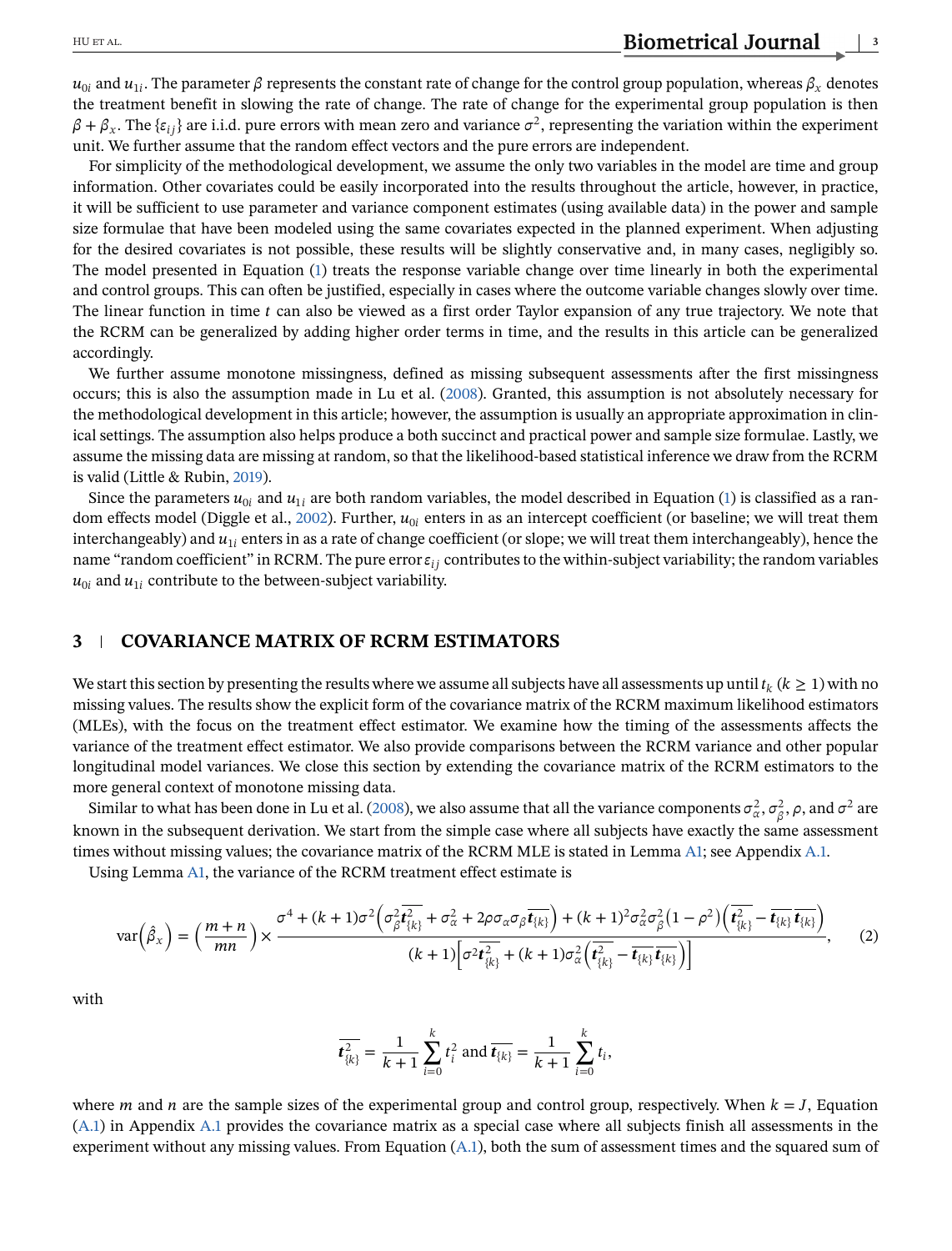<span id="page-3-0"></span>

| <b>TABLE 1</b> Parameters, variance of treatment effect estimator, and experimental design |  |
|--------------------------------------------------------------------------------------------|--|
|--------------------------------------------------------------------------------------------|--|

| Parameter                              | Impact on var $(\hat{\beta}_x)$                                                                                                                                                                                                                                                                                                                                                                                                                                                                                                                                                                             | <b>Implications for Experimental Design</b>                                                                                                                                                                              |
|----------------------------------------|-------------------------------------------------------------------------------------------------------------------------------------------------------------------------------------------------------------------------------------------------------------------------------------------------------------------------------------------------------------------------------------------------------------------------------------------------------------------------------------------------------------------------------------------------------------------------------------------------------------|--------------------------------------------------------------------------------------------------------------------------------------------------------------------------------------------------------------------------|
| $\sigma^2$                             | • Variance is bounded below by $\left(\frac{m+n}{mn}\right)\sigma_{\beta}^2(1-\rho^2)$<br>when $\sigma^2 = 0$                                                                                                                                                                                                                                                                                                                                                                                                                                                                                               | Reducing the pure error or choosing endpoints with<br>smaller pure error increases power.                                                                                                                                |
|                                        | • Variance monotonically increases as $\sigma^2$ increases                                                                                                                                                                                                                                                                                                                                                                                                                                                                                                                                                  |                                                                                                                                                                                                                          |
| $\sigma_{\alpha}^2$                    | • When $\sigma_{\alpha}^2 = 0$ , variance reduces to<br>$\left(\frac{m+n}{mn}\right)\left(\frac{\sigma^2}{(k+1)\overline{t}_{\text{tot}}^2}+\sigma_{\beta}^2\right)$                                                                                                                                                                                                                                                                                                                                                                                                                                        | If population is very homogeneous (in terms of the<br>outcome measure) at baseline, then placing more<br>intermediate points closer to the end increases<br>power.                                                       |
|                                        | • When $\sigma_{\alpha}^2 \rightarrow \infty$ , variance converges to<br>$\left(\frac{m+n}{mn}\right)\left(\frac{\sigma^2}{(k+1)(\overline{t_{\alpha}^2}-\overline{t_{\alpha}})\overline{t_{\alpha}}})+\sigma_{\beta}^2(1-\rho^2)\right)$                                                                                                                                                                                                                                                                                                                                                                   | If population is very heterogeneous at baseline, then<br>maximizing the spread of design points increases<br>power where maximum power is achieved with<br>half of the design points at baseline and half at the<br>end. |
| $\sigma_{\beta}^2$                     | $\bullet$ If $\rho\geq 0,$ variance is minimized when $\sigma_\beta=0$                                                                                                                                                                                                                                                                                                                                                                                                                                                                                                                                      | When baseline and slope are not negatively<br>correlated, smaller slope variability always<br>increases power. However, this is not true in cases<br>of negatively correlated baseline & slope.                          |
|                                        | • If $\rho < 0$ , variance is minimized when<br>$\sigma_{\beta}=\tfrac{-\sigma^2\rho\sigma_{\alpha}\overline{t_{\{k\}}}}{\sigma^2\overline{t_{\{k\}}^2+(k+1)\sigma^2_{\alpha}(1-\rho^2)(\overline{t_{\{k\}}^2}-\overline{t_{\{k\}}}\,\overline{t_{\{k\}}})}}$                                                                                                                                                                                                                                                                                                                                               |                                                                                                                                                                                                                          |
| ρ                                      | • Variance is a quadratic function of $\rho$                                                                                                                                                                                                                                                                                                                                                                                                                                                                                                                                                                | All else being equal, endpoints with a more<br>negatively correlated baseline & slope will be more<br>powerful than those with a positively correlated<br>baseline & slope.                                              |
|                                        | • Variance is minimized when $\rho = -1$                                                                                                                                                                                                                                                                                                                                                                                                                                                                                                                                                                    |                                                                                                                                                                                                                          |
|                                        | · Variance is maximized when<br>$\rho=min\{\frac{\sigma^2\overline{t_{\{k\}}}}{(k+1)\sigma_\alpha\sigma_\beta(\overline{t_{i\hspace{-1pt}l_{\rm r}}}-\overline{t_{i\hspace{-1pt}l_{\rm r}}})},1\}$                                                                                                                                                                                                                                                                                                                                                                                                          |                                                                                                                                                                                                                          |
| Duration of<br>follow-up               | • Variance monotonically decreases as duration<br>increases                                                                                                                                                                                                                                                                                                                                                                                                                                                                                                                                                 | Longer follow-up has bigger impact on power in<br>homogeneous populations (i.e. $\sigma_{\alpha}$ & $\sigma_{\beta}$ small) vs.<br>heterogeneous populations.                                                            |
|                                        | • When $\sigma_{\alpha}^2 = 0$ and $\sigma_{\beta}^2 = 0$ , variance reduces to<br>$\left(\frac{m+n}{mn}\right)\frac{\sigma^2}{(k+1)\overline{t_{ik}^2}}$                                                                                                                                                                                                                                                                                                                                                                                                                                                   |                                                                                                                                                                                                                          |
| Placement of<br>intermediate<br>points | • Impact is non-linear without a closed-form<br>solution. However, the variance is the ratio of<br>polynomial functions of $\overline{t_{\{k\}}}$ and var({t <sub>0</sub> , t <sub>1</sub> , , t <sub>k</sub> }).<br>In a closed region of variables $\overline{t_{\{k\}}}$ and<br>$\text{var}(\{t_0, t_1, \ldots, t_k\})$ , the global minimum value can<br>be achieved at a certain combination of $\overline{t_{\{k\}}}$ and<br>$\text{var}(\{t_0, t_1, \ldots, t_k\})$ . A numerical grid search on<br>placement of intermediate points can be used to<br>satisfy the combination of these 2 variables. | Equispaced design appears to have good properties at<br>first glance, however, optimal placement of design<br>points requires further research.                                                                          |

them play a role in the covariance matrix. When designing an experiment, researchers are interested in the properties of the treatment effect estimator variance var $(\hat{\beta}_x)$ ; a design objective is to minimize the treatment estimator variance. Formula [\(2\)](#page-2-0) provides a quantitative objective function to explore where to place postbaseline assessment timepoints. We mention without proving that var( $\hat{\beta}_x$ ) decreases as  $k$  increases, since more information is collected with a longer duration experiment. Also note that assigning equal sample sizes of experimental and control groups is optimal in terms of minimizing Formula [\(2\)](#page-2-0). We summarize in Table 1 how different parameters in the model affect var( $\hat{\beta}_x$ ) and possible implications for experimental design.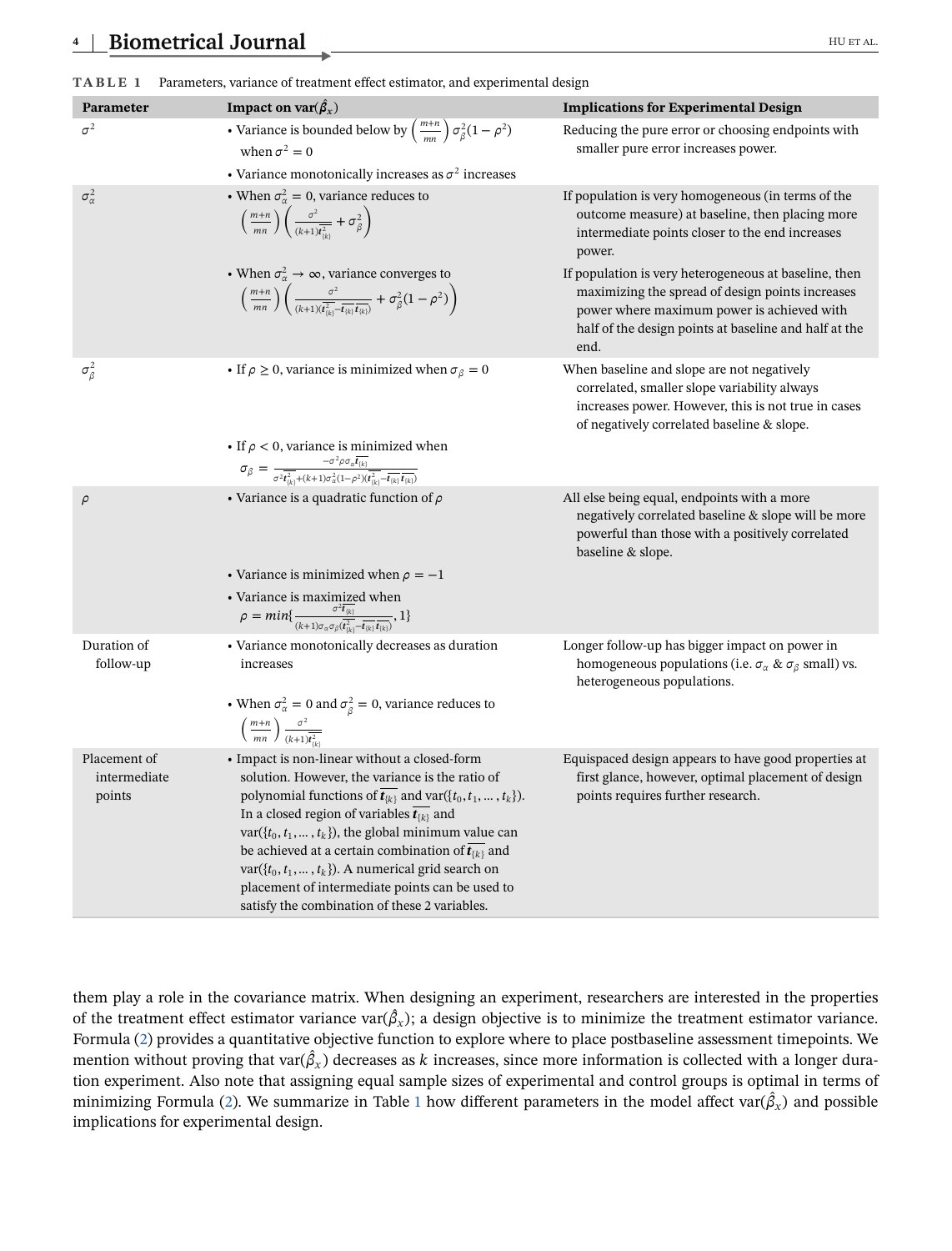# <span id="page-4-0"></span>HU ET AL. **Biometrical Journal**

In addition to the RCRM when dealing with correlation within experimental units, another popular model is the mixed model with repeated measures (MMRM) (Gadbury et al., [2003;](#page-13-0) Little & Rubin, [2019\)](#page-13-0). The MMRM treats the assessment time as categorical, and the response variable is usually "change-from-baseline" with baseline value being added as a covariate. Under the RCRM generating model, Mackey et al. [\(2017\)](#page-13-0) compares the RCRM and MMRM in power and sample size. If  $\hat\beta_{x,\text{MMRM}}$  is the treatment effect estimator (annualized for fair comparison) at time  $t_k$  under MMRM fitting, it can be shown (Mackey et al., [2017\)](#page-13-0) that

$$
\text{var}(\hat{\beta}_{x,\text{MMRM}}) = \left(\frac{m+n}{mn}\right) \frac{\sigma^4 + \sigma_\beta^2 (\sigma_\alpha^2 (1-\rho^2) + \sigma^2) t_k^2 + 2\sigma^2 (\sigma_\alpha^2 + \rho \sigma_\alpha \sigma_\beta t_k)}{(\sigma_\alpha^2 + \sigma^2) t_k^2},
$$

under the assumption that all subjects finish assessments at  $t_0, t_1, ..., t_k$ . It can be shown that var $(\hat{\beta}_{x,MMRM})$  from the MMRM is identical to var $(\hat{\beta}_x)$  from the RCRM, when the generating model is the RCRM and that there is only one postassessment  $(k = 1)$ . In other cases where there are at least two postbaseline assessments, it can be shown that the RCRM is more efficient than the MMRM (Mackey et al., [2017\)](#page-13-0). Granted, one can construct a contrast across different timepoints based on the MMRM, however the focus is usually on the last timepoint in primary analyses of clinical trials (Biogen, [2015;](#page-12-0) Hoffmann-La Roche, [2016;](#page-13-0) Honig et al., [2018\)](#page-13-0). Chen et al. [\(2018\)](#page-12-0) also compares the RCRM and MMRM through simulations, concluding that in general both are type I error controlled under model misspecification and that the RCRM (without random effects added) has a moderate power advantage over the MMRM.

We also compare the RCRM treatment effect estimate variance with the two-stage formulation variance (Fitzmaurice et al., [2012\)](#page-13-0). Essentially, Stage 1 fits separate linear regression models for each subject, and Stage 2 further assumes that the fitted individual-specific effects are random. Yang et al. [\(2001\)](#page-13-0) shows that the two-stage estimators for the model parameters are consistent estimators under the assumption that the fourth moments of  $\beta$ ,  $\beta_x$ , and  $\varepsilon_{ij}$  exist. The two-stage formulation variance on the treatment effect var $(\widehat{\beta}_{\text{x,2-stage}})$  is expressed as

$$
\text{var}(\widehat{\beta}_{x,2\text{-stage}}) = \left(\frac{m+n}{mn}\right) \left(\frac{\sigma^2}{(k+1)\left(\overline{\mathbf{t}_{\{k\}}^2} - \overline{\mathbf{t}_{\{k\}}}\overline{\mathbf{t}_{\{k\}}}\right)} + \sigma_{\beta}^2\right).
$$

Clearly, var $(\widehat{\beta}_{x,2\text{-stage}})$  does not take into account the impact of the variability  $\sigma_\alpha^2$  at baseline or its correlation with the slope, whereas var( $\hat\beta_x$ ) from the RCRM provides a full description of how different variability components and placement of points affect the treatment effect variance.

Next, we extend the RCRM covariance matrix to the case of monotone missingness.

**Theorem 1.** *Under the RCRM generating model described in [\(1\)](#page-1-0), assuming monotone missingness for assessments*  $t_0, t_1, t_2,..., t_J$  and assuming same dropout rate between experimental and control groups, the covariance matrix of the MLE ⎤

 $\text{vector } \hat{\beta} =$ ⎢ ⎣  $\hat{\alpha}$  $\hat{\beta}$  $\hat{\beta}_x$  $\overline{\phantom{a}}$  $\overline{\phantom{a}}$ *is*

$$
var(\hat{\beta}) = \begin{bmatrix} (m+n)A^* & (m+n)B^* & mB^* \\ (m+n)B^* & (m+n)C^* & mC^* \\ mB^* & mC^* & mC^* \end{bmatrix}^{-1}
$$
  
= 
$$
\begin{bmatrix} -\frac{C^*}{(B^{*2} - A^*C^*)(m+n)} & \frac{B^*}{(B^{*2} - A^*C^*)(m+n)} & 0 \\ \frac{B^*}{(B^{*2} - A^*C^*)(m+n)} & -\frac{A^*C^*(m+n) - B^{*2}m}{C^*(B^{*2} - A^*C^*)n(m+n)} & -\frac{1}{C^*n} \\ 0 & -\frac{1}{C^*n} & \frac{m+n}{C^*mn} \end{bmatrix},
$$
(3)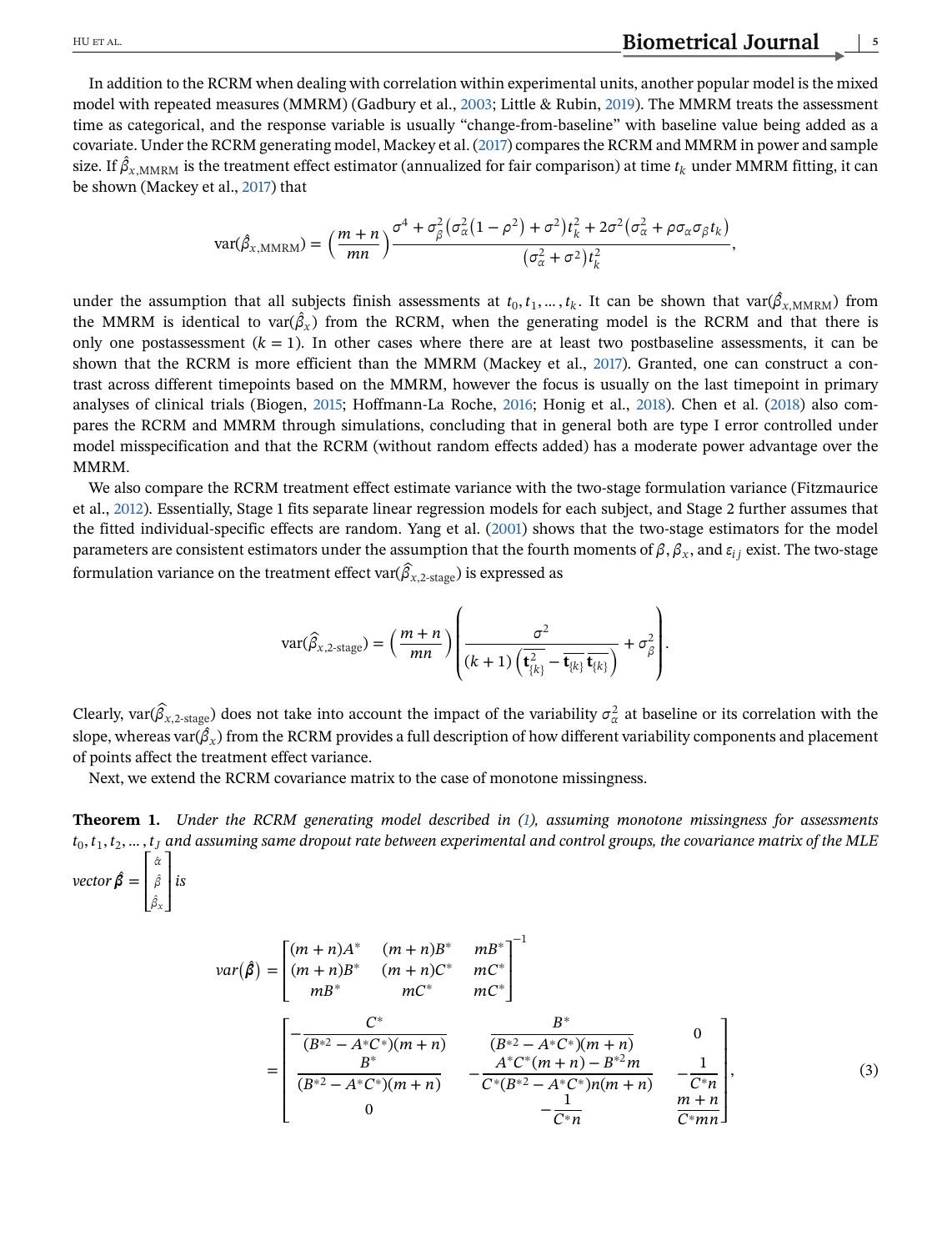<span id="page-5-0"></span>*where is the maximum number of postbaseline assessments, and*

$$
A^* = \sum_{k=0}^{J} p_k \left\{ \frac{(k+1)\left[\sigma^2 + (k+1)\sigma_{\beta}^2 \left(\overline{t_{\{k\}}^2} - \overline{t_{\{k\}}}\,\overline{t_{\{k\}}}\right)\right]}{\sigma^4 + (k+1)\sigma^2 \left(\sigma_{\beta}^2 \overline{t_{\{k\}}^2} + \sigma_{\alpha}^2 + 2\rho\sigma_{\alpha}\sigma_{\beta}\overline{t_{\{k\}}}\right) + (k+1)^2\sigma_{\alpha}^2\sigma_{\beta}^2(1-\rho^2)\left(\overline{t_{\{k\}}^2} - \overline{t_{\{k\}}}\,\overline{t_{\{k\}}}\right)}\right\}},
$$
  
\n
$$
B^* = \sum_{k=0}^{J} p_k \left\{ \frac{(k+1)\left[\sigma^2 \overline{t_{\{k\}}} - (k+1)\rho\sigma_{\alpha}\sigma_{\beta}\left(\overline{t_{\{k\}}^2} - \overline{t_{\{k\}}}\,\overline{t_{\{k\}}}\right)\right]\right\}}{\sigma^4 + (k+1)\sigma^2 \left(\sigma_{\beta}^2 \overline{t_{\{k\}}^2} + \sigma_{\alpha}^2 + 2\rho\sigma_{\alpha}\sigma_{\beta}\overline{t_{\{k\}}}\right) + (k+1)^2\sigma_{\alpha}^2\sigma_{\beta}^2(1-\rho^2)\left(\overline{t_{\{k\}}^2} - \overline{t_{\{k\}}}\,\overline{t_{\{k\}}}\right)}\right\}},
$$
  
\n
$$
C^* = \sum_{k=0}^{J} p_k \left\{ \frac{(k+1)\left[\sigma^2 \overline{t_{\{k\}}^2} + (k+1)\sigma_{\alpha}^2\left(\overline{t_{\{k\}}^2} - \overline{t_{\{k\}}}\,\overline{t_{\{k\}}}\right)\right]\right\}}{\sigma^4 + (k+1)\sigma^2 \left(\sigma_{\beta}^2 \overline{t_{\{k\}}^2} + \sigma_{\alpha}^2 + 2\rho\sigma_{\alpha}\sigma_{\beta}\overline{t_{\{k\}}}\right) + (k+1)^2\sigma_{\alpha}^2\sigma_{\beta}^2(1-\rho^2)\left(\overline{t_{\{k\}}^2} - \overline{t_{\
$$

*where*

$$
\overline{t_{\{k\}}^2} = \frac{1}{k+1} \sum_{j=0}^k t_j^2
$$

$$
\overline{t_{\{k\}}} = \frac{1}{k+1} \sum_{j=0}^k t_j
$$

*with*  $t_0 \equiv 0$ ; *m* and *n* are baseline sample sizes of the experimental group and control group, respectively;  $p_k$  ( $k = 0, 1, 2, ..., J$ )  $i$ s the percentage of subjects who only have assessments at  $t_0, t_1, ...$  ,  $t_k$  (i.e., no additional assessments), with  $\sum\limits_{}^{J}$  $\sum_{k=0} p_k = 1.$ 

*Proof.* See Appendix [A.2.](#page-16-0)

Note that  $p_k$  ( $k = 0, 1, ..., J$ ) is the same between the experimental and control groups, under the assumption of same dropout rate between groups. In cases where the dropout rates between groups are not the same, the result in Theorem [1](#page-4-0) can be generalized accordingly; we present this generalized result in Theorem [A1](#page-17-0) in Appendix [A.3.](#page-17-0) Unless specifically mentioned, we assume the same dropout rate between groups in this article. Since many experiments are designed with equally spaced assessment gaps, we also derive the variance results in this specific setting, presented in Corollary [A1](#page-18-0) in Appendix [A.4.](#page-18-0)

In clinical trials, it is often reasonable to assume certain dropout patterns based on either the knowledge of historical trials or the nature of the therapeutic area. Next in this section, we will give an example of how a dropout assumption can be incorporated in the variance calculation in the setting with equally spaced assessment gaps. We further extend the formula to a special setting called common-close in an experimental design.

#### **3.1 Dropout and common-close**

A commonly used dropout model in clinical trials is the exponential model. Under this assumption, the number of subjects in the trial at time t is expressed as  $N(t) = N(0)e^{-\lambda t}$ , where  $N(0)$  is the number of subjects at baseline. In practice, the dropout rate  $\lambda$  can often be estimated from historical data. Again assuming monotone missingness and equal assessment gaps denoted as  $h$ , the probabilities  $p_k$ 's are calculated as

$$
p_k = \begin{cases} e^{-kh\lambda} (1 - e^{-h\lambda}), & k = 0, 1, 2, ..., J - 1 \\ e^{-Jh\lambda}, & k = J. \end{cases}
$$
 (4)

For other dropout assumptions,  $p_k$ 's can also be calculated accordingly; we will not further enumerate other cases.

$$
\Box
$$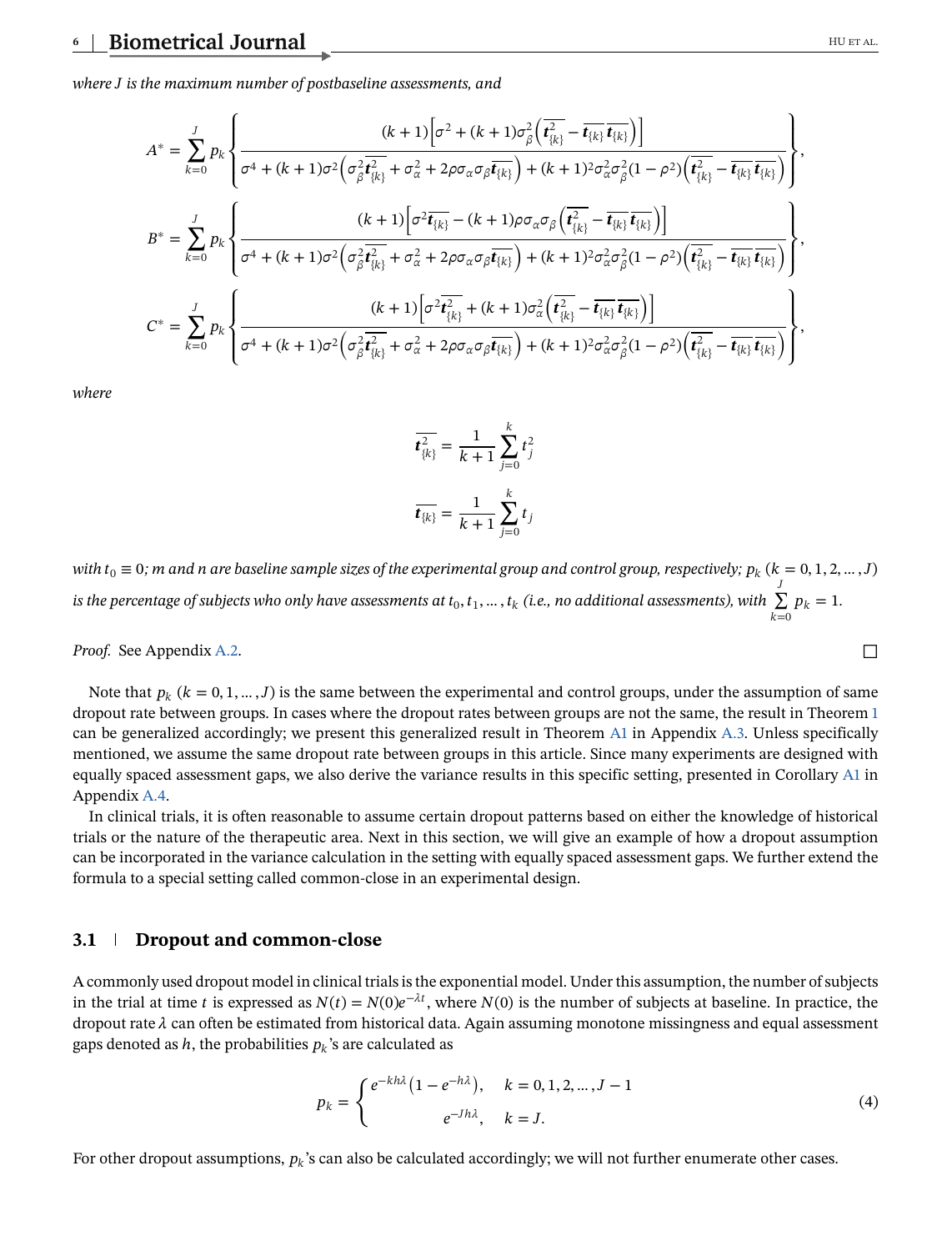| <b>Parameter</b>                    | Impact on var $(\hat{\beta}_x)$                                                                                                                                                                           | <b>Implications for Experimental Design</b>                                                                      |
|-------------------------------------|-----------------------------------------------------------------------------------------------------------------------------------------------------------------------------------------------------------|------------------------------------------------------------------------------------------------------------------|
| $p_k$                               | • Variance decreases as larger $p_k$ 's are distributed<br>to larger $k$ 's (later time points)                                                                                                           | Smaller drop-out rate ( <i>i.e.</i> assigning more<br>$p_k$ 's to later time points) will lead to<br>power gain. |
| Equal follow-up vs.<br>common-close | • Common-close always provides smaller variance<br>(some subjects gain extra assessments and thus<br>$p_k$ 's will be distributed to later time points)                                                   | Common-close designs and analyses may<br>provide substantial power increase over<br>equal follow-up.             |
|                                     | • Longer enrollment with more subjects enrolled<br>early in the common-close design always<br>provides smaller variance (more assessment<br>points; $p_k$ 's being assigned more to later time<br>points) |                                                                                                                  |

**TABLE 2** Parameters, variance of treatment effect estimator, and experimental design (Continued)

As the next part of this section, we point out that the variance formula described in either Theorem [1](#page-4-0) or Corollary [A1](#page-18-0) can accommodate the common-close experimental design. A common-close specifies that all subjects remain in their randomized group and are assessed until the last enrolled subject in the experiment reaches a certain landmark in time (as opposed to a common duration from baseline) (Tariot et al., [2018\)](#page-13-0). In the common-close setting, the probabilities  $p_k$ are affected by not only the dropout rate, but also enrollment (e.g., duration and distribution). This design feature adds additional computation to the power and sample size estimation and can qualitatively affect power and sample size. This makes intuitive sense since the RCRM is provided with extra information coming from additional assessments that are further from baseline than all other assessments not part of the common-close period. We next present how to calculate  $p_k$ 's in a common-close design, under the assumption of exponential dropout and equal assessment gap h.

We assume the enrollment duration is E with  $E = (e + \delta)h$  where e is an integer such that  $0 \le \delta < 1$ . The experiment is designed such that every subject remains in the experiment until the last enrolled subject reaches time  $Jh$ . Without loss of generality, we further assume the enrollment duration  $E$  is shorter than  $Jh$ . As a result, subjects who enrolled early could be assessed up to  $t = (J + e)h$ . For example, if the enrollment duration is 1.7 years and every subject is assessed with 0.5-year equal gaps until the last enrolled subject reaches 2 years, then  $h = 0.5$ ,  $J = 4$ ,  $E = 1.7$  with  $e = 3$  and  $\delta = 0.4$ ; early-enrollers could be assessed up to 3.5 years.

Further, we assume 100  $* q_0\%$  of the subjects are enrolled in the enrollment interval [0,  $\delta h$ ] and 100  $* q_i\%$  are enrolled in the enrollment interval  $((\delta + j - 1)h, (\delta + j)h]$   $(j = 1, 2, ..., e)$ . Note that  $\sum_{i=1}^{e}$  $\sum\limits_{j=0} q_j = 1.$  To allow for flexibility, we will not assume any specific enrollment distribution. To present the variance, power, and sample size formula in the commonclose setting, all the upper bound of summation indices in the previous Theorem [1](#page-4-0) and Corollary [A1](#page-18-0) will be extended from  $J$  to  $J + e$ . We first categorize subjects into groups according to the maximum number of possible assessments and then apply the exponential dropout assumption, we present the  $p_k$ 's in the common-close setting.

$$
p_{k} = \begin{cases} e^{-kh\lambda} (1 - e^{-h\lambda}), & k = 0, 1, 2, ..., J - 1 \\ \left(\sum_{j=0}^{J+e-1-k} q_{j}\right) e^{-kh\lambda} (1 - e^{-h\lambda}) + q_{J+e-k} e^{-kh\lambda}, & k = J, J+1, ..., J+e-1 \\ q_{0} e^{-(J+e)h\lambda}, & k = J+e. \end{cases}
$$
(5)

Since common-close always provides smaller variance than follow-up  $= Jh$  for all subjects (by examining Equations [\(3\)](#page-4-0), [\(4\)](#page-5-0), and (5); details not shown in this article), common-close designs have the potential to provide a substantial power increase over equal follow-up designs. More specifically, longer enrollment with more subjects enrolled toward the beginning of a common-close design, resulting in larger  $e$  (more assessment points) and more  $p_k$ 's being assigned to later time points, will also increase power. We summarize the implications of  $p_k$ 's and common-close design in Table 2, as the continuation of Table [1.](#page-3-0)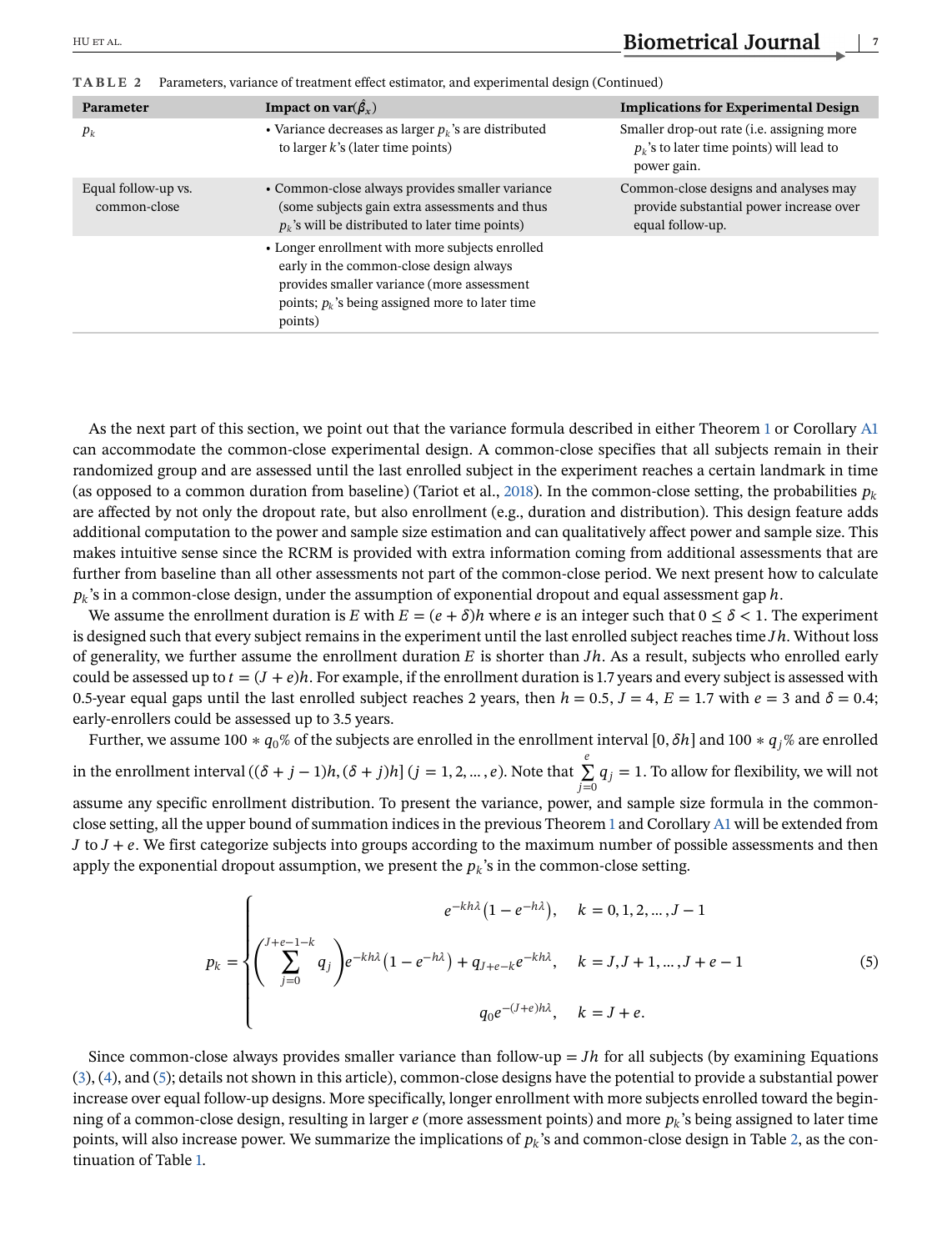# <span id="page-7-0"></span>**4 POWER FORMULA**

We start this section by stating the hypothesis test in the following where we assume the true  $\beta_x > 0$ .

$$
H_0: \beta_x = 0,
$$
  

$$
H_1: \beta_x > 0.
$$

We assume the one-sided confidence level is  $a/2$ . Under the RCRM, the statistical power is expressed as:

$$
Power = P(Reject H_0 | \beta_x > 0)
$$
\n(6)

$$
= \Phi \left( \frac{\beta_x}{\sqrt{\text{var}\left(\hat{\beta}_x\right)}} - z_{1-\frac{a}{2}}, \right), \tag{7}
$$

where

$$
\text{var}\left(\hat{\beta}_x\right) = \frac{m+n}{C^{**}mn}
$$

with notations from Theorem [1](#page-4-0) (in which case  $C^{**} = C^*$ ) or Corollary [A1](#page-18-0) (in which case  $C^{**} = C^{\dagger}$ ), and  $\Phi(\cdot)$  is the cumulative distribution function of the standard normal distribution. In the case where the true  $\beta_x < 0$ , then  $\beta_x$  in Formula (7) can be replaced with  $-\beta_x$ .

While our assumption of mutivariate normality with known variance components ( $\sigma^2_\alpha$ ,  $\sigma^2_\beta$ ,  $\sigma^2$ , and  $\rho$ ) implies exact normality of the estimated parameters, the result will be asymptotically normal in cases where the variance components are consistently estimated. In small samples, the power formula can be modified to incorporate the noncentral *t*-distribution with the appropriate degrees of freedom, for example, by Kenward-Roger (Kenward & Roger, [1997\)](#page-13-0). In Section 6, we will illustrate the accuracy of asymptotic estimates of power when variance components are not assumed to be known.

# **5 SAMPLE SIZE FORMULA**

We present the following theorem on sample size planning.

**Theorem 2.** *Let denote the sample size allocation ratio between the experimental group and control group (experimental over control) at baseline, and let denote the total sample size needed with* 1− *power at* ∕2 *one-sided confidence level, we have*

$$
N = \left[\frac{(1+\gamma)^2}{\gamma C^{**}} \left(\frac{z_{1-\frac{a}{2}} + z_{1-\eta}}{\beta_x}\right)^2\right],
$$
\n(8)

*where*  $C^{**}$  *is from either Theorem [1](#page-4-0) or Corollary [A1,](#page-18-0) and* [⋅] *is the ceiling function.* 

*Proof.* The proof is straightforward based on Equation (7) and therefore omitted. □

# **6 SIMULATIONS**

In this section, we perform simulation studies to evaluate the performance of the power formula from Section 4. We assume  $\alpha =0, \beta = -1, \sigma_{\alpha}^2 = 2, \sigma_{\beta}^2 = 0.5,$  and  $\sigma^2 = 1$ . We choose  $\rho = -0.6$  and 0.3 so that the overall pairwise correlation between visits ( $Y_{ij}$ 's) is about 0.5 and 0.7, respectively (Lu et al., [2009\)](#page-13-0); we also choose  $\rho = 0$  to evaluate the performance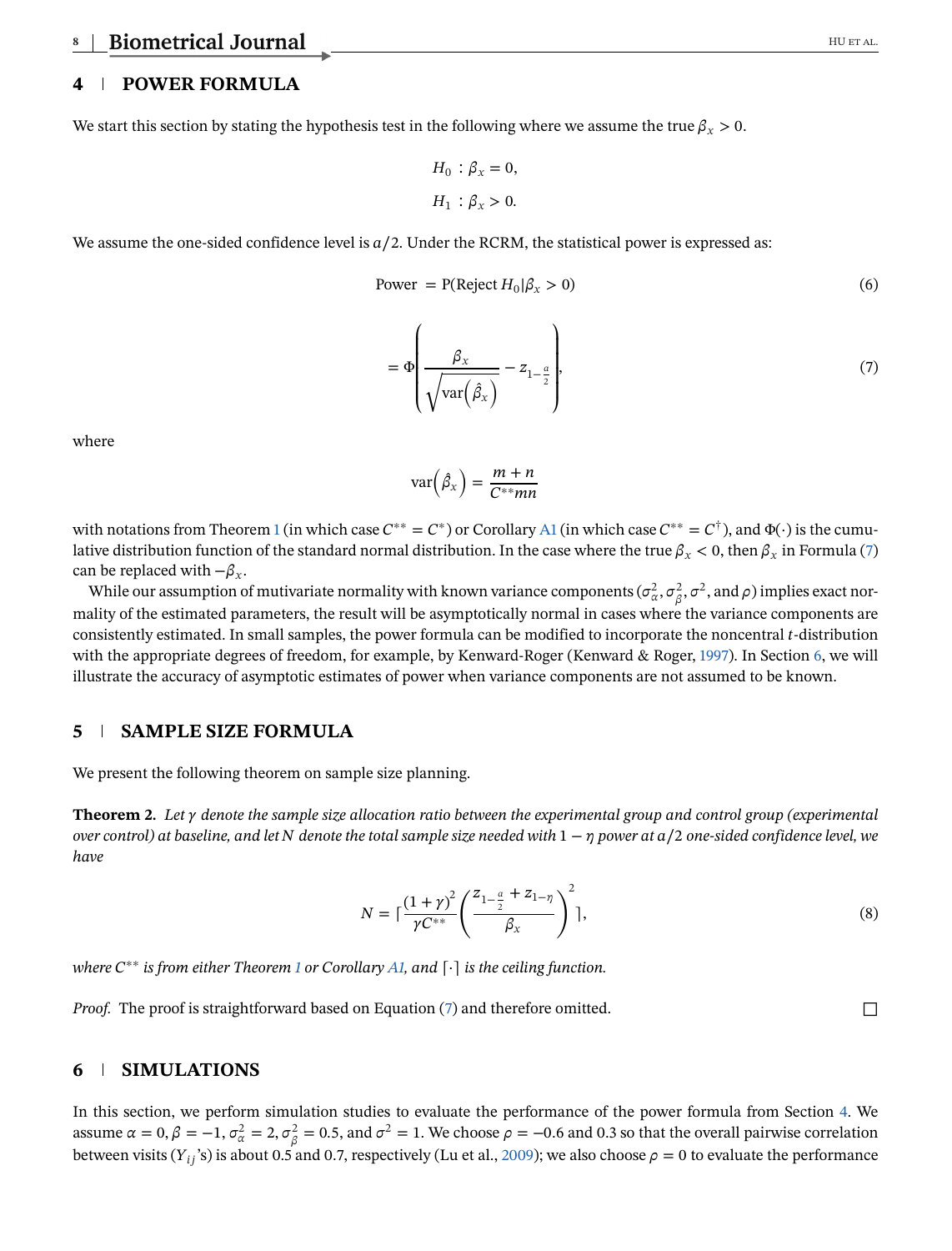| <b>Total Dropout</b> |           | <b>Baseline</b> | $t = 0.5$ | $t=1$     | $t = 1.5$ | $t=2$       |
|----------------------|-----------|-----------------|-----------|-----------|-----------|-------------|
| (%)                  | $\lambda$ | $p_0(\%)$       | $p_1(\%)$ | $p_2(\%)$ | $p_3(\%)$ | $p_{4}(\%)$ |
|                      |           | 0               |           |           |           | 100         |
| 15                   | 0.081     | 4.0             | 3.8       | 3.7       | 3.5       | 85          |
| 30                   | 0.178     | 8.5             | 7.8       | 7.1       | 6.5       | 70          |

**TABLE 3** Data distribution in the simulation study

of the power formula under the assumption of independence between intercept and slope random effects. To examine the sample size sensitivity of the RCRM power formula in Section [4,](#page-7-0) we consider two sample size scenarios: 100 and 500. The sample size of 100 aims to reflect a potential Phase II Alzheimer's disease (AD) trial (Salloway et al., [2018;](#page-13-0) Cummings et al., [2018\)](#page-12-0), and the size of 500 reflects a potential Phase III AD trial (Honig et al., [2018;](#page-13-0) Ostrowitzki et al., [2017\)](#page-13-0). In both scenarios, we assume the experimental and control allocation is 1:1 and the total trial duration is two years with a 0.5-year assessment gap. We calculate  $\beta_r$  so that the theoretical power to detect the treatment effect from Equation [\(7\)](#page-7-0) is 90% and 80%, respectively, when the total sample size is 500 and 100, assuming no dropouts. The parameters are summarized in the following.

- 1. Total size 500 with 1:1 allocation ratio: theoretical power is 90% with one-sided 0.025 level hypothesis test, assuming no dropouts.  $\beta_x = 0.208$  in the case of  $\rho = -0.6$ ;  $\beta_x = 0.274$  in the case of  $\rho = 0.3$ ;  $\beta_x = 0.265$  in the case of  $\rho = 0$ .
- 2. Total size 100 with 1:1 allocation ratio: theoretical power is 80% with one-sided 0.1 level hypothesis test, assuming no dropouts.  $\beta_x = 0.305$  when  $\rho = -0.6$ ;  $\beta_x = 0.402$  when  $\rho = 0.3$ ;  $\beta_x = 0.389$  when  $\rho = 0$ .

We further assume three exponential dropout scenarios with 0%, 15%, and 30% end-of-study dropout percentages. For simplicity, the exponential dropout assumption is used. Table 3 summarizes the exponential yearly dropout rate  $\lambda$  and the data distribution at each assessment. For example, in the case of 15% total dropout at the end of the trial, the exponential yearly dropout rate  $\lambda$  is 0.081; about 3.7% of the subjects will only have data up until  $t = 1$  (corresponds to  $p_2$ ) and 85% of the subjects will complete the study (corresponds to  $p_4$ ). In our simulation, we generate missing values in each replicate based on the multinomial distribution with probabilities specified in Table 3.

We generate data from both the correctly specified model and contaminated models to, respectively, evaluate the validity and robustness of the RCRM power formula. We summarize the five model generating mechanisms below:

- 1. Generate data from normal distributions  $(u_{0i}, u_{1i},$  and  $\varepsilon_{ij}$ ; mean trajectory is generated from the specified RCRM model.
- 2. Generate baseline data from a truncated normal distribution, forcing the baseline score  $\geq 0.8$ ; mean trajectory is generated from the specified RCRM model. This is to mimic trial inclusion criterion of the baseline score needing to meet a certain threshold; this leads to the probability of enrollment being around 68%.
- 3. Generate  $u_{0i}$  and  $u_{1i}$  from a multivariate t distribution with degrees of freedom 3; mean trajectory is generated from the specified RCRM model. This is to mimic a heavy tailed distribution.
- 4. Generate  $u_{0i}$  and  $u_{1i}$  from a truncated multivariate t distribution with degrees of freedom 3, forcing the baseline score  $\geq$  0.8; mean trajectory is generated from the specified RCRM model. This is to mimic both trial inclusion criterion and heavy tails.
- 5. Generate data from normal distributions ( $u_{0i}$ ,  $u_{1i}$ , and  $\varepsilon_{ii}$ ). However, the mean trajectory is generated from a quadratic model where a  $t^2$  term with coefficient of 0.05 $\beta$  is added to both experimental and control groups. As a result, the mean change from baseline at  $t = 2$  in both groups gets inflated by 10% compared with that from the specified RCRM model. This scenario is to mimic the case in which the time trajectory is not linear.

We use the lme R function from the nlme package (Pinheiro et al., [2017\)](#page-13-0) to fit the generated data and the number of iterations in our simulation studies is 10,000. We also calculate the two-stage formulation power described in Fitzmaurice, Laird, and Ware (Fitzmaurice et al., [2012\)](#page-13-0). Although acknowledging the full model should come from Equation [\(1\)](#page-1-0) where four variance components are warranted, the calculation of two-stage formulation power only takes into account the slope random effect  $u_{1i}$  and the pure error  $\varepsilon_{ij}$  (Fitzmaurice et al., [2012\)](#page-13-0). We extend the two-stage formulation power formula to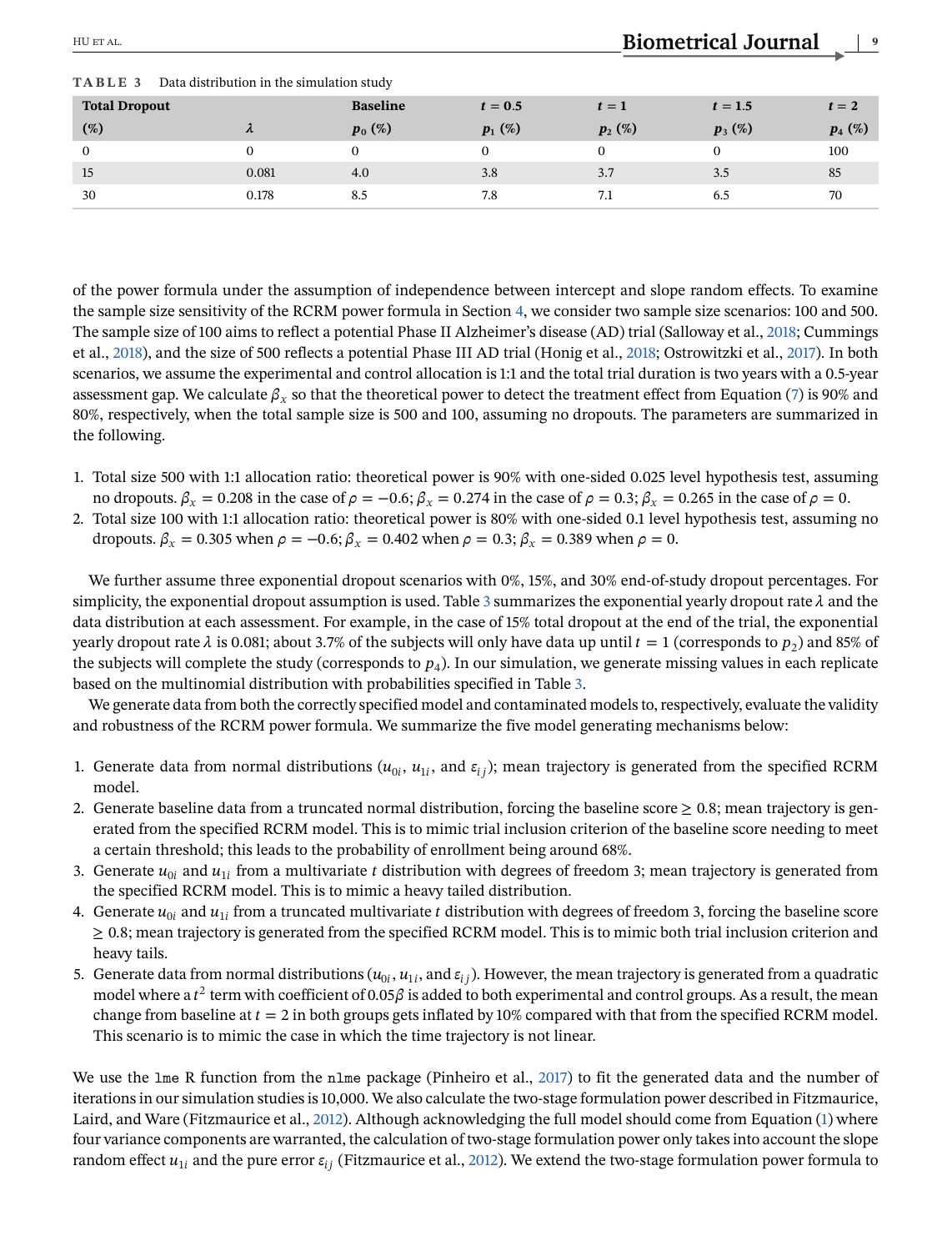<span id="page-9-0"></span>**TABLE 4** Large sample size simulation setup and results (total sample size = 500 with 1:1 allocation; 10,000 replications).  $\alpha=0, \beta=-1, \sigma_{\alpha}^2=2, \sigma_{\beta}^2=0.5, \sigma^2=1$ 

|                                    |                                |                                            |                                                 | <b>Simulated Power</b> |                                   |                |                             |       |
|------------------------------------|--------------------------------|--------------------------------------------|-------------------------------------------------|------------------------|-----------------------------------|----------------|-----------------------------|-------|
| <b>Parameters</b>                  | <b>Total</b><br>Dropout $(\%)$ | <b>RCRM</b><br><b>Theoretical</b><br>Power | <b>Two-Stage</b><br><b>Formulation</b><br>Power | <b>Normal</b>          | <b>Truncated</b><br><b>Normal</b> | t <sub>3</sub> | <b>Truncated</b><br>$t_{3}$ | Ouad  |
| $\rho = -0.6$<br>$\beta_r = 0.208$ | $\mathbf{0}$                   | 0.900                                      | 0.689                                           | 0.899                  | 0.900                             | 0.907          | 0.862                       | 0.898 |
|                                    | 15                             | 0.863                                      | 0.639                                           | 0.862                  | 0.865                             | 0.870          | 0.823                       | 0.865 |
|                                    | 30                             | 0.813                                      | 0.581                                           | 0.803                  | 0.812                             | 0.830          | 0.781                       | 0.808 |
| $\rho = 0.3 \beta_{r} = 0.274$     | $\overline{0}$                 | 0.900                                      | 0.899                                           | 0.892                  | 0.893                             | 0.911          | 0.865                       | 0.899 |
|                                    | 15                             | 0.865                                      | 0.863                                           | 0.868                  | 0.860                             | 0.880          | 0.829                       | 0.864 |
|                                    | 30                             | 0.818                                      | 0.815                                           | 0.818                  | 0.818                             | 0.826          | 0.773                       | 0.817 |
| $\rho = 0 \beta_{r} = 0.265$       | $\mathbf{0}$                   | 0.900                                      | 0.879                                           | 0.900                  | 0.903                             | 0.902          | 0.860                       | 0.898 |
|                                    | 15                             | 0.865                                      | 0.840                                           | 0.863                  | 0.866                             | 0.874          | 0.825                       | 0.870 |
|                                    | 30                             | 0.819                                      | 0.789                                           | 0.822                  | 0.814                             | 0.840          | 0.770                       | 0.817 |

**TABLE 5** Small sample size simulation setup and results (total sample size = 100 with 1:1 allocation; 10,000 replications).  $\alpha = 0, \beta = -1, \sigma_{\alpha}^{2} = 2, \sigma_{\beta}^{2} = 0.5, \sigma^{2} = 1$ 

|                                      |                                |                                            |                                               | <b>Simulated Power</b> |                                   |       |                           |       |
|--------------------------------------|--------------------------------|--------------------------------------------|-----------------------------------------------|------------------------|-----------------------------------|-------|---------------------------|-------|
| <b>Parameters</b>                    | <b>Total</b><br>Dropout $(\%)$ | <b>RCRM</b><br><b>Theoretical</b><br>Power | <b>Two-Stage</b><br>Formula-<br>tion<br>Power | <b>Normal</b>          | <b>Truncated</b><br><b>Normal</b> | $t_3$ | <b>Truncated</b><br>$t_3$ | Quad  |
| $\rho = -0.6$<br>$\beta_{r} = 0.305$ | $\mathbf{0}$                   | 0.800                                      | 0.627                                         | 0.800                  | 0.805                             | 0.822 | 0.786                     | 0.802 |
|                                      | 15                             | 0.764                                      | 0.593                                         | 0.762                  | 0.760                             | 0.799 | 0.754                     | 0.768 |
|                                      | 30                             | 0.721                                      | 0.554                                         | 0.713                  | 0.721                             | 0.753 | 0.705                     | 0.721 |
| $\rho = 0.3 \beta_x = 0.402$         | $\mathbf{0}$                   | 0.800                                      | 0.799                                         | 0.792                  | 0.798                             | 0.821 | 0.781                     | 0.797 |
|                                      | 15                             | 0.766                                      | 0.764                                         | 0.766                  | 0.758                             | 0.795 | 0.745                     | 0.768 |
|                                      | 30                             | 0.725                                      | 0.722                                         | 0.728                  | 0.719                             | 0.745 | 0.715                     | 0.720 |
| $\rho = 0 \beta_{r} = 0.389$         | $\mathbf{0}$                   | 0.800                                      | 0.779                                         | 0.796                  | 0.793                             | 0.822 | 0.780                     | 0.799 |
|                                      | 15                             | 0.766                                      | 0.743                                         | 0.770                  | 0.761                             | 0.791 | 0.755                     | 0.770 |
|                                      | 30                             | 0.725                                      | 0.701                                         | 0.722                  | 0.723                             | 0.750 | 0.716                     | 0.719 |

also accommodate the dropout information:

Power<sub>2-stage</sub> = 
$$
\Phi \left( \frac{\beta_x}{\sqrt{\text{var}(\hat{\beta}_{x,2-stage})}} - z_{1-\frac{a}{2}} \right),
$$

where

$$
\text{var}\left(\widehat{\beta}_{x,2\text{-stage}}\right) = \left(\frac{m+n}{mn}\right) / \sum_{k=0}^{J} p_k \left(\frac{(k+1)\left(\overline{\mathbf{t}_{\{k\}}^2} - \overline{\mathbf{t}_{\{k\}}}\overline{\mathbf{t}_{\{k\}}}\right)}{\sigma^2 + (k+1)\left(\overline{\mathbf{t}_{\{k\}}^2} - \overline{\mathbf{t}_{\{k\}}}\overline{\mathbf{t}_{\{k\}}}\right)\sigma_{\beta}^2}\right).
$$

The simulation setup and results are summarized in Tables 4 and 5. In general, the theoretical RCRM power is very close to the simulated power regardless of the sample size.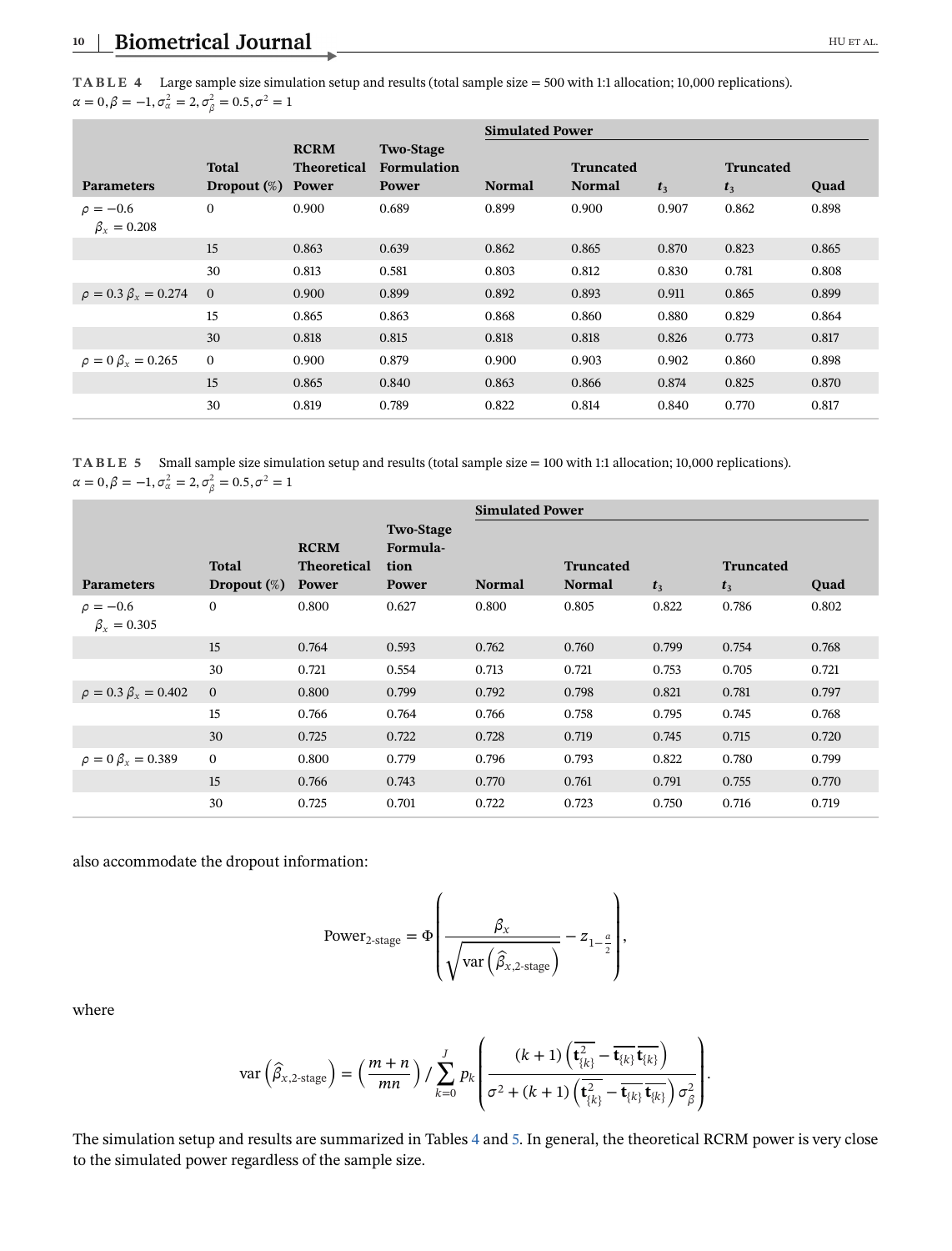<span id="page-10-0"></span>

| HU ET AL. |                                          |      |      | <b>Biometrical Journal</b> | - 11 |
|-----------|------------------------------------------|------|------|----------------------------|------|
|           | <b>TABLE 6</b> ADNI RCRM fitting results |      |      |                            |      |
| $\alpha$  |                                          |      |      |                            |      |
| 1.53      | 1.10                                     | 0.54 | 1.01 | 0.07                       | 0.81 |

We first examine Table [4](#page-9-0) where the total size is 500. When data are simulated from normal distribution, truncated normal distribution,  $t_3$  distribution, and the quadratic trajectory, the theoretical RCRM power is bounded within 0.01 of the simulated power, except for some cases of  $t_3$  distribution (off up to 0.021 in difference). Of note, when data are generated from the  $t_3$  distribution, the theoretical RCRM power consistently underestimates the simulated power. In our simulation setup, the case of truncated  $t_3$  distribution yields the farthest departure from the model assumption in terms of variance structure, in which case the theoretical RCRM power is the most inaccurate; the theoretical RCRM power overestimates the simulated power by about 0.03 to 0.04 in difference. When the data are generated from the quadratic trajectory, the theoretical RCRM power is still very close to the simulated power.

We next examine Table [5](#page-9-0) where the total size is relatively small: 100. When data are simulated from normal distribution, truncated normal distribution, and the quadratic trajectory, the theoretical RCRM power is bounded within 0.01 of the simulated power. Again, as with what is observed in the case of sample size  $= 500$ , when data are generated from the  $t_3$  distribution, the theoretical RCRM power consistently underestimates the simulated power. However, when data are generated from the truncated  $t_3$  distribution, the theoretical RCRM power slightly overestimates the simulated power. With the smaller sample size of 100, the theoretical RCRM power still performs reasonably well when the mean trajectory is generated by a quadratic curve.

In both sample size cases where  $\rho = -0.6$ , the two-stage formulation power dramatically underestimates the simulated power by about 0.2 to 0.3 in difference. When  $\rho = 0.3$  and  $\rho = 0$ , however, the two-stage formulation power is very close to the theoretical RCRM and also the simulated power. We conclude that the theoretical RCRM power formula will be useful in general practice. The two-stage formulation power, however, can be dramatically inaccurate and thus should be used with caution.

# **7 AN APPLICATION**

To illustrate how to apply the RCRM sample size formula for trial planning, we use the "ADNIMERGE" data set from the Alzheimer's Disease Neuroimaging Initiative (ADNI) database [\(adni.loni.usc.edu\)](http://adni.loni.usc.edu) for parameter estimation. The ADNI was launched in 2003 as a public–private partnership, led by Principal Investigator Michael W. Weiner, MD. The primary goal of ADNI has been to test whether serial magnetic resonance imaging (MRI), positron emission tomography (PET), other biological markers, and clinical and neuropsychological assessment can be combined to measure the progression of mild cognitive impairment (MCI) and early AD. We take a subset of the data using the following simple inclusion criteria, aiming to mimic some of the most common assumptions in recent AD Phase III trials (Biogen, [2015;](#page-12-0) Hoffmann-La Roche, [2016;](#page-13-0) Honig et al., [2018\)](#page-13-0).

- 1. Amyloid PET positive at baseline (variable "PET.bl.ind" in the data set)
- 2. AD status is late mild cognitive impairment (LMCI) at baseline (variable "DX.bl" in the data set)

The outcome measure chosen is the Clinical Dementia Rating sum of boxes (CDR-SB) (Hughes et al.,[1982\)](#page-13-0). To maintain the population of interest, we only include subject records within five years after baseline. After applying the inclusion criteria, there are 255 subjects with 1305 observations remaining. We then fit the RCRM model described in Equation [\(1\)](#page-1-0), except that the  $\beta_x$  term is removed because all subjects in this database did not receive any disease-modifying treatment. Table 6 summarizes the fitting results.

Now we design a trial to detect the effect of a disease-modifying treatment. From Table 6,  $\beta = 1.10$ , which will be assumed as the placebo population yearly slope in the trial design. If we assume the disease-modifying treatment has a true 30% relative reduction effect on slowing the disease progression,  $\beta_x$  can be calculated as  $-30\% \beta = -0.33$ .

Instead of using a traditional trial design where all subjects are scheduled to be assessed for a fixed duration in time, we illustrate the use of a common-close design. The aim is to showcase how the common-close design could reduce the sample size to maintain a power target. In particular, we design a trial where every subject remains in the 1:1 randomized group (experimental or control) until the last enrolled subject reaches two years, at which point the trial will end. Further,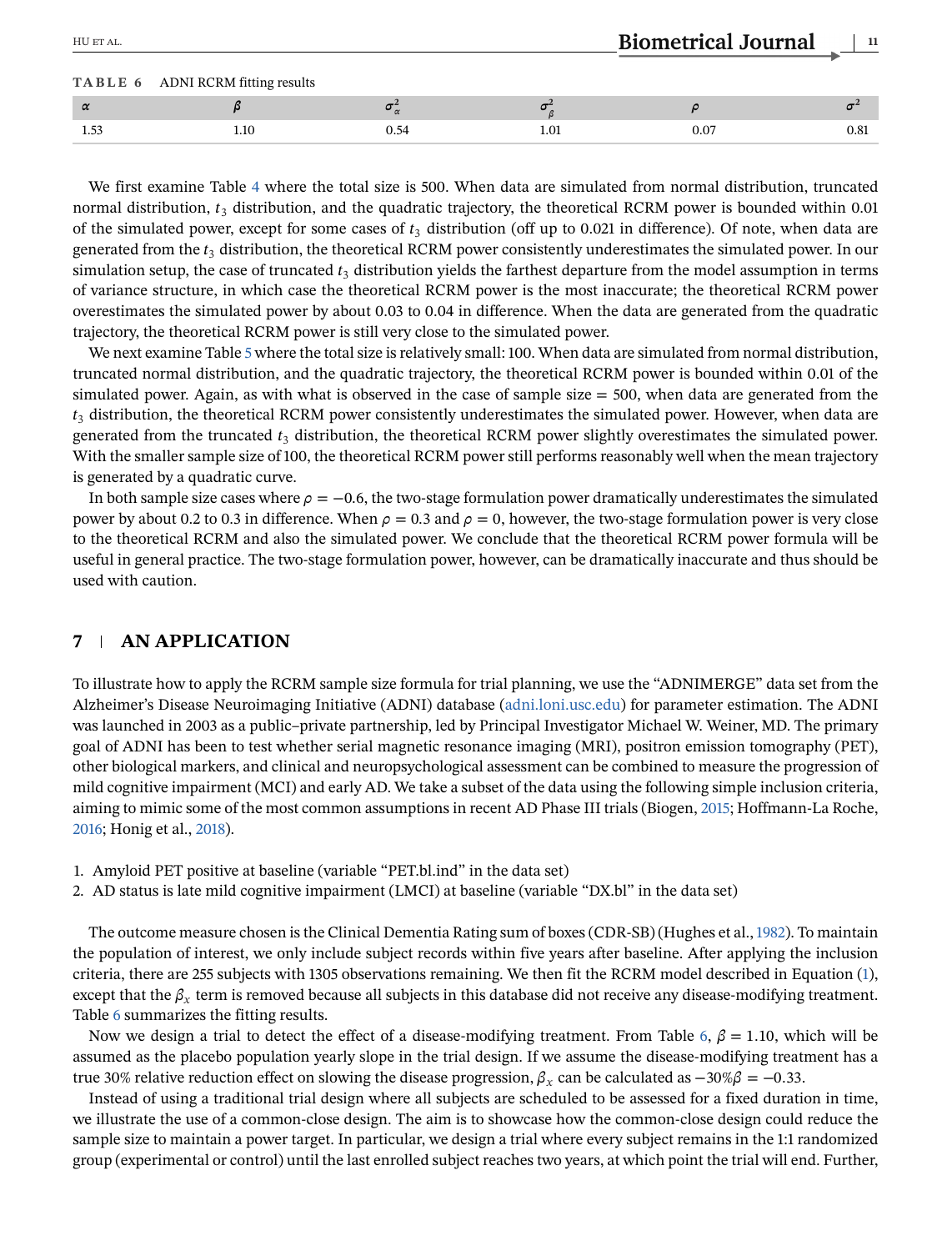<span id="page-11-0"></span>

| 12                                              | <b>Biometrical Journal</b> |           |           |             |             |             |             |               |  |  |
|-------------------------------------------------|----------------------------|-----------|-----------|-------------|-------------|-------------|-------------|---------------|--|--|
| Data distribution in the application<br>TABLE 7 |                            |           |           |             |             |             |             |               |  |  |
|                                                 | <b>Baseline</b>            | $t = 0.5$ | $t=1$     | $t = 1.5$   | $t=2$       | $t = 2.5$   | $t=3$       | $t = 3.5$     |  |  |
| $\lambda$                                       | $p_0(\%)$                  | $p_1(\%)$ | $p_2(\%)$ | $p_{3}(\%)$ | $p_{4}(\%)$ | $p_{5}$ (%) | $p_{6}(\%)$ | $\bm{p}_7(%)$ |  |  |
| 0.081                                           | 3.97                       | 3.81      | 3.66      | 3.51        | 27.40       | 25.35       | 23.43       | 8.86          |  |  |

**TABLE 8** Schedule of assessments and sample size (exponential dropout rate  $\lambda = 0.081$ )

| <b>Schedule of Assessments</b> |      |     |      |     |                    |      |     | <b>Total</b><br><b>Sample Size</b> |
|--------------------------------|------|-----|------|-----|--------------------|------|-----|------------------------------------|
| Baseline                       | 0.5  |     | 1.5  |     | 2.5                |      | 3.5 | 368                                |
| Baseline                       | 0.25 | 0.5 | 1.5  |     | 3                  | 3.25 | 3.5 | 378                                |
| Baseline                       | 0.25 | 0.5 | 0.75 |     | $\mathcal{D}$<br>∠ | 3.25 | 3.5 | 388                                |
| Baseline                       | 0.5  |     |      | 2.1 | 2.2                | 2.3  | 3.5 | 366                                |

we assume that the total enrollment duration is 1.7 years and that subjects are entering the trial based on a Poisson process. Thus, the earliest-enrolled subjects can be assessed in the trial for up to 3.7 years. We further assume that the exponential dropout rate is  $\lambda = 0.081$ , which corresponds to 7.78% dropout in the first year of enrollment. We point out that many assumptions in the proceeding are mainly for illustration and can be easily adapted to other settings.

We first calculate the sample size required for a trial design where assuming equal 0.5-year assessment gaps, to achieve 80% power at one-sided  $a/2 = 0.025$  level detecting 30% treatment relative reduction (i.e.,  $\beta_x = -0.33$ ). Without showing details in calculation, we present in Table 7 the data distribution based on our previously stated assumptions. Approximately 57.6% of the subjects will reach at least year 2.5 in the study.

Using the sample size formula in Equation [\(8\)](#page-7-0) along with the variance formula in Theorem [1](#page-4-0) and the data distribution from Table 7, the total sample size needed is 368 with 184 subjects in each group.

We then explore the sample size needed in the scenario of unequal assessment gaps; we keep the number of assessments the same and we fix the last assessment at  $t = 3.5$ . The total sample size needed under several assumptions of schedule of assessments is summarized in Table 8. The first row serves as the basis where 0.5-year equal gap is assumed. The schedule of assessments in the second row replaces  $t = 1$  with 0.25 and  $t = 2.5$  with 3.25, which leads to 10 extra subjects needed in total. In the next row, more frequent assessments are assumed in the beginning and the end, which leads to 20 extra subjects needed in total; the last row reduces two subjects needed in total, putting more assessments around year 2. We point out that the sample size depends on the schedule of assessments, dropout pattern, and enrollment pattern. In this example, the equally gapped schedule of assessments appears to be performing well in terms of the sample size. However, further research on the optimal placement of assessments is warranted.

# **8 DISCUSSION**

In this article, we have provided the theoretical variance, power, and sample size formulae in the context of the RCRM. Simulations have illustrated the accuracy and robustness of the theoretical results in both small and large samples. We have also provided an application to demonstrate sample size and assessment planning, based on comprehensive assumptions including enrollment pattern and dropout rate.

The use of the RCRM assumes linearity, or more generally, further assumes the validity of partitioning the total variability into four components: baseline, slope, correlation between baseline and slope, and pure error. We believe that in many nonlinear cases, the linear framework provides a useful first-order approximation, which is especially true when the response variable changes slowly within the experiment's timescale. In addition, the four-part variability partition provides flexibility to accommodate many underlying variance–covariance structures. In cases where the linearity assumption is in question and/or the control of type I error is critical, the robust sandwich variance estimator proposed by White [\(1982\)](#page-13-0) can be used in addition to, or in place of, the likelihood-based variance during the analysis stage.

We have provided insights on how to design more efficient experiments. Common-close design, perhaps, is the most obvious choice to help boost power. The problem of optimizing placement of intermediate point(s), however, is nonlinear without a closed-form solution; further research is needed.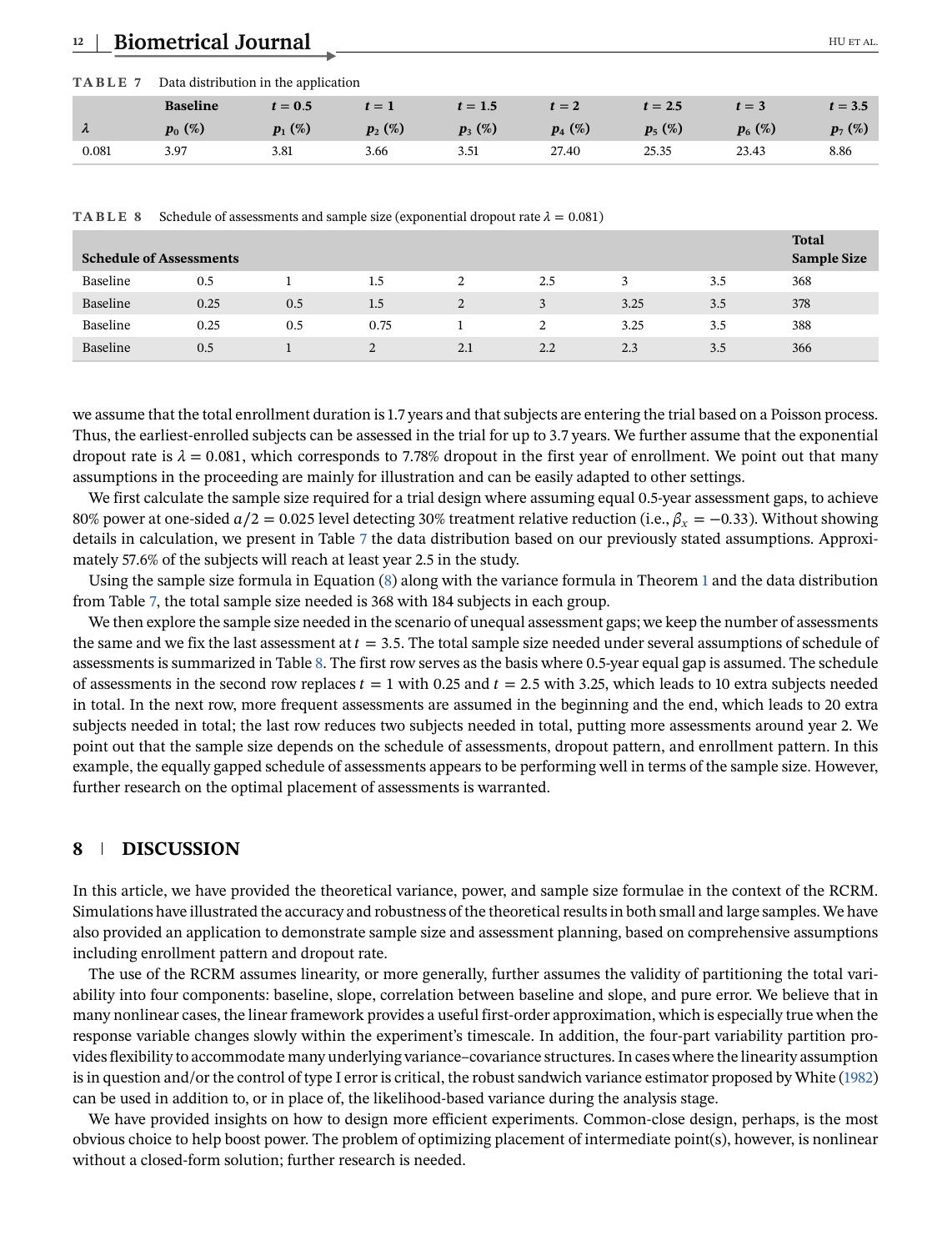# <span id="page-12-0"></span>**9 R SHINY APPLICATION**

To help researchers directly use the theoretical results from this article, we have built an R Shiny application, hosted on the cloud through shinyapps.io. To access the web version of the Shiny application, visit [https://rcrm-power-size.shinyapps.](https://rcrm-power-size.shinyapps.io/rcrm_power_size/) [io/rcrm\\_power\\_size/.](https://rcrm-power-size.shinyapps.io/rcrm_power_size/) For R code details, visit the GitHub site [https://github.com/nan-hu-personal/RCRM\\_power\\_size.](https://github.com/nan-hu-personal/RCRM_power_size)

#### **ACKNOWLEDGMENTS**

We thank Paul Delmar, Paul Manser, and Bali Toth for providing insightful feedback to this article. We also thank Zhe Qu for helping build the R Shiny app based on the theoretical results in this article.

Data collection and sharing for this project was funded by the Alzheimer's Disease Neuroimaging Initiative (ADNI) (National Institutes of Health Grant U01 AG024904) and DOD ADNI (Department of Defense award number W81XWH-12-2-0012). ADNI is funded by the National Institute on Aging, the National Institute of Biomedical Imaging and Bioengineering, and through generous contributions from the following: AbbVie, Alzheimer's Association; Alzheimer's Drug Discovery Foundation; Araclon Biotech; BioClinica, Inc.; Biogen; Bristol-Myers Squibb Company; CereSpir, Inc.; Cogstate; Eisai Inc.; Elan Pharmaceuticals, Inc.; Eli Lilly and Company; EuroImmun; F. Hoffmann-La Roche Ltd and its affiliated company Genentech, Inc.; Fujirebio; GE Healthcare; IXICO Ltd.; Janssen Alzheimer Immunotherapy Research & Development, LLC.; Johnson & Johnson Pharmaceutical Research & Development LLC.; Lumosity; Lundbeck; Merck & Co., Inc.; Meso Scale Diagnostics, LLC.; NeuroRx Research; Neurotrack Technologies; Novartis Pharmaceuticals Corporation; Pfizer Inc.; Piramal Imaging; Servier; Takeda Pharmaceutical Company; and Transition Therapeutics. The Canadian Institutes of Health Research is providing funds to support ADNI clinical sites in Canada. Private sector contributions are facilitated by the Foundation for the National Institutes of Health [\(www.fnih.org\)](http://www.fnih.org). The grantee organization is the Northern California Institute for Research and Education, and the study is coordinated by the Alzheimer's Therapeutic Research Institute at the University of Southern California. ADNI data are disseminated by the Laboratory for Neuro Imaging at the University of Southern California.

# **CONFLICT OF INTEREST**

The authors have declared no conflict of interest.

#### **DATA AVAILABILITY STATEMENT**

The data that support the findings of this study are openly available in ADNI at [https://ida.loni.usc.edu/login.jsp?project=](https://ida.loni.usc.edu/login.jsp?project=ADNI) [ADNI.](https://ida.loni.usc.edu/login.jsp?project=ADNI)

## **OPEN RESEARCH BADGES**

This article has earned an Open Data badge for making publicly available the digitally-shareable data necessary to reproduce the reported results. The data is available in the Supporting Information section.

This article has earned an open data badge "**Reproducible Research**" for making publicly available the code necessary to reproduce the reported results. The results reported in this article could fully be reproduced.

#### **ORCID**

*Nan Hu* <https://orcid.org/0000-0003-4439-0680> **Ronald Thomas** <https://orcid.org/0000-0003-1686-4965>

#### **REFERENCES**

Biogen. (2015). 221ad301 phase 3 study of aducanumab (biib037) in early Alzheimer's disease (engage). Identification No. NCT02477800. [https:](https://clinicaltrials.gov/ct2/show/study/NCT02477800) [//clinicaltrials.gov/ct2/show/study/NCT02477800.](https://clinicaltrials.gov/ct2/show/study/NCT02477800)

- Chen, Y.-F., Ni, X., Fleisher, A. S., Zhou, W., Aisen, P., & Mohs, R. (2018). A simulation study comparing slope model with mixed-model repeated measure to assess cognitive data in clinical trials of Alzheimer's disease. *Alzheimer's & Dementia: Translational Research & Clinical Interventions*, *4*, 46–53.
- Cummings, J. L., Cohen, S., van Dyck, C. H., Brody, M., Curtis, C., Cho, W., Ward, M., Friesenhahn, M., Rabe, C., Brunstein, F., Quartino, A., Honigberg, L. A., Fuji, R. N., Clayton, D., Mortensen, D., Ho, C., & Paul, R. (2018). Abby: A phase 2 randomized trial of crenezumab in mild to moderate Alzheimer disease. *Neurology*, *90*, e1889–e1897.
- Curran, P. J., Obeidat, K., & Losardo, D. (2010). Twelve frequently asked questions about growth curve modeling. *Journal of Cognition and Development*, *11*, 121–136.

Diggle, P., Heagerty, P., Liang, K.-Y., & Zeger, S. (2002). *Analysis of longitudinal data* (2nd ed.). Oxford University Press.

Donohue, M., Gamst, A. C., & Edland, S. (2013). Longpower: Sample size calculations for longitudinal data. *R package version 1.0-19*.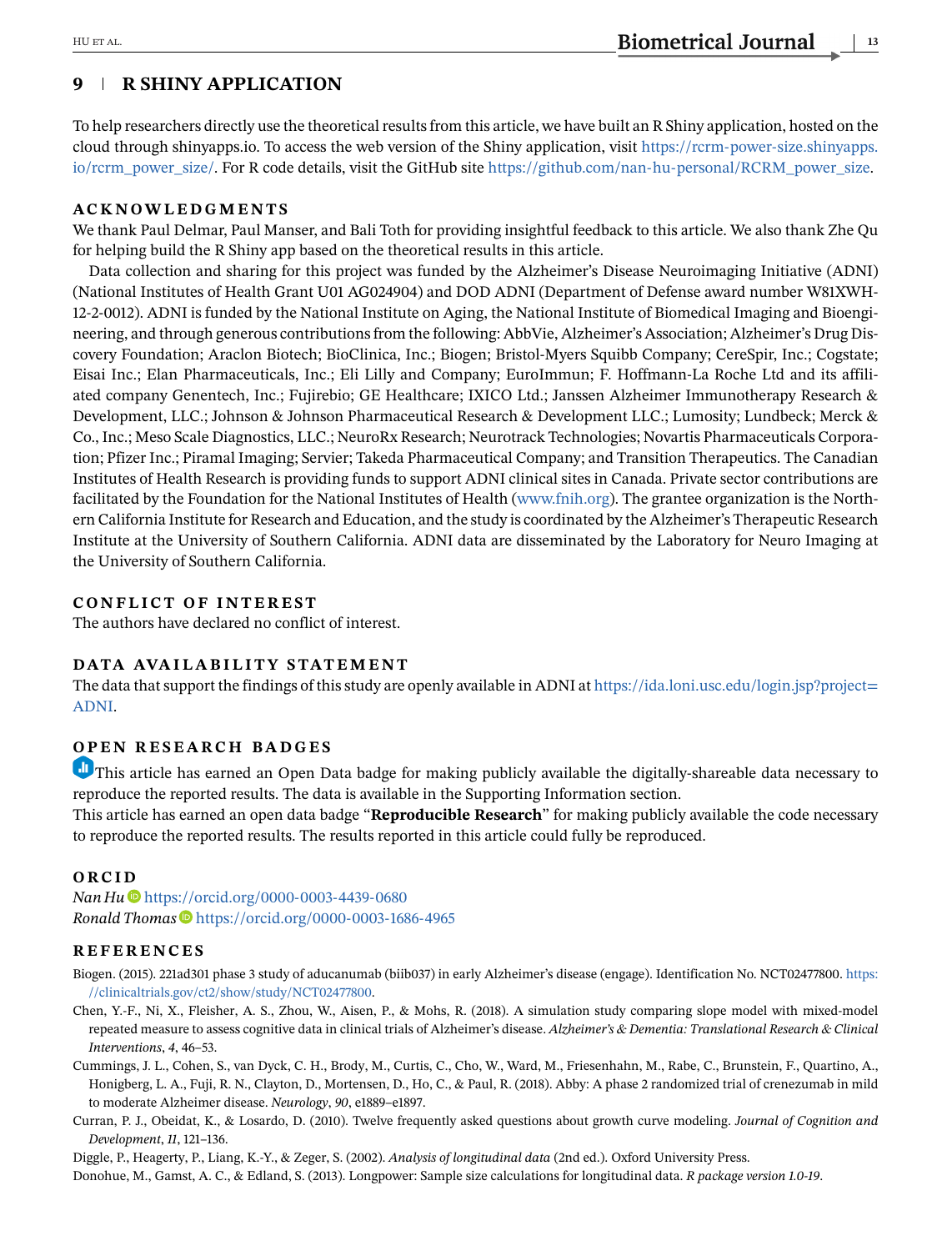# <span id="page-13-0"></span>**14** | **Biometrical Journal 14** HU ET AL.

East 6. (2020). Statistical software for the design, simulation and monitoring clinical trials. Cambridge MA: Cytel Inc.

Fitzmaurice, G. M., Laird, N. M., & Ware, J. H. (2012). *Applied longitudinal analysis* (2nd ed., Vol. 998). John Wiley & Sons.

- Flaherty, K. R., Wells, A. U., Cottin, V., Devaraj, A., Walsh, S. L., Inoue, Y., Richeldi, L., Kolb, M., Tetzlaff, K., Stowasser, S., Coeck, C., Clerisme-Beaty, E., Rosenstock, B., Quaresma, M., Haeufel, T., Goeldner, R. G., Schlenker-Herceg, R., Brown, K. K., INBUILD Trial Investigators,. (2019). Nintedanib in progressive fibrosing interstitial lung diseases. *New England Journal of Medicine*, *381*, 1718–1727.
- Gadbury, G., Coffey, C., & Allison, D. (2003). Modern statistical methods for handling missing repeated measurements in obesity trial data: Beyond locf. *Obesity Reviews*, *4*, 175–184.
- Gelman, A., & Hill, J. (2006). *Data analysis using regression and multilevel/hierarchical models* (1st ed.). Cambridge University Press.
- Harrison, X. A., Donaldson, L., Correa-Cano, M. E., Evans, J., Fisher, D. N., Goodwin, C. E., Robinson, B. S., Hodgson, D. J., & Inger, R. (2018). A brief introduction to mixed effects modelling and multi-model inference in ecology. *PeerJ*, *6*, e4794.
- Hedeker, D., Gibbons, R. D., & Waternaux, C. (1999). Sample size estimation for longitudinal designs with attrition: Comparing time-related contrasts between two groups. *Journal of Educational and Behavioral Statistics*, *24*, 70–93.
- Heo, M., & Leon, A. C. (2009). Sample size requirements to detect an intervention by time interaction in longitudinal cluster randomized clinical trials. *Statistics in Medicine*, *28*, 1017–1027.

Higham, N. J. (2002). *Accuracy and stability of numerical algorithms* (2nd ed.). SIAM: Society for Industrial and Applied Mathematics.

- Hoffmann-La Roche. (2016). Cread study: A study of crenezumab versus placebo to evaluate the efficacy and safety in participants with prodromal to mild Alzheimer's disease (AD). Identification No. NCT02670083. [https://clinicaltrials.gov/ct2/show/NCT02670083.](https://clinicaltrials.gov/ct2/show/NCT02670083)
- Honig, L. S., Vellas, B., Woodward, M., Boada, M., Bullock, R., Borrie, M., Hager, K., Andreasen, N., Scarpini, E., Liu-Seifert, H., Case, M., Dean, R. A., Hake, A., Sundell, K., Poole Hoffmann, V., Carlson, C., Khanna, R., Mintun, M., DeMattos, R., …Siemers, E. (2018). Trial of solanezumab for mild dementia due to Alzheimer's disease. *New England Journal of Medicine*, *378*, 321–330.
- Hughes, C. P., Berg, L., Danziger, W., Coben, L. A., & Martin, R. L. (1982). A new clinical scale for the staging of dementia. *The British Journal of Psychiatry*, *140*, 566–572.
- Kenward, M. G., & Roger, J. H. (1997). Small sample inference for fixed effects from restricted maximum likelihood. *Biometrics*, *53*(3), 983–997.

Laird, N. M., & Ware, J. H. (1982). Random-effects models for longitudinal data. *Biometrics*, *38*, 963–974.

- Liang, K.-Y., & Zeger, S. L. (2000). Longitudinal data analysis of continuous and discrete responses for pre-post designs. *Sankhya: The Indian ¯ Journal of Statistics, Series B*, *62*, 134–148.
- Little, R. J., & Rubin, D. B. (2019). *Statistical analysis with missing data* (2nd ed., Vol. 793). Wiley.
- Lu, K., Luo, X., & Chen, P.-Y. (2008). Sample size estimation for repeated measures analysis in randomized clinical trials with missing data. *The International Journal of Biostatistics*, *4*(1), Art. no. 9.
- Lu, K., Mehrotra, D. V., & Liu, G. (2009). Sample size determination for constrained longitudinal data analysis. *Statistics in Medicine*, *28*, 679–699.
- Mackey, H., Hu, N., Malek-Ahmadi, M., Chen, Y., Tariot, P., Reiman, E., Lopera, F., Chen, K., & Thomas, R. (2017). An examination of rate of decline as an alternative to change from baseline. Talk presented at: The 10th Clinical Trials on Alzheimer's Disease. November 02, 2017. Boston, MA.
- Ostrowitzki, S., Lasser, R. A., Dorflinger, E., Scheltens, P., Barkhof, F., Nikolcheva, T., Ashford, E., Retout, S., Hofmann, C., Delmar, P., Klein, G., Andjelkovic, M., Dubois, B., Boada, M., Blennow, K., Santarelli, L., Fontoura, P., & SCarlet RoAD Investigators,. (2017). A phase III randomized trial of gantenerumab in prodromal Alzheimer's disease. *Alzheimer's Research & Therapy*, *9*, 95.
- Pinheiro, J., Bates, D., DebRoy, S., Sarkar, D., Heisterkamp, S., Van Willigen, B., & Maintainer, R. (2017). Package "nlme."*Linear and Nonlinear Mixed Effects Models, version*, 3.
- Richeldi, L., Du Bois, R. M., Raghu, G., Azuma, A., Brown, K. K., Costabel, U., Cottin, V., Flaherty, K. R., Hansell, D. M., Inoue, Y., Kim, D. S., Kolb, M., Nicholson, A. G., Noble, P. W., Selman, M., Taniguchi, H., Brun, M., Le Maulf, F., Girard, M., … INPULSIS Trial Investigators,. (2014). Efficacy and safety of nintedanib in idiopathic pulmonary fibrosis. *New England Journal of Medicine*, *370*, 2071–2082.
- Rosenberger, W. F., & Lachin, J. M. (2015). *Randomization in clinical trials: Theory and practice* (2nd ed.). John Wiley & Sons.
- Roy, A., Bhaumik, D. K., Aryal, S., & Gibbons, R. D. (2007). Sample size determination for hierarchical longitudinal designs with differential attrition rates. *Biometrics*, *63*, 699–707.
- Salloway, S., Honigberg, L. A., Cho, W., Ward, M., Friesenhahn, M., Brunstein, F., Quartino, A., Clayton, D., Mortensen, D., Bittner, T., Ho, C., Rabe, C., Schauer, S. P., Wildsmith, K. R., Fuji, R. N., Suliman, S., Reiman, E. M., Chen, K., & Paul, R. (2018). Amyloid positron emission tomography and cerebrospinal fluid results from a crenezumab anti-amyloid-beta antibody double-blind, placebo-controlled, randomized phase II study in mild-to-moderate Alzheimer's disease (BLAZE). *Alzheimer's Research & Therapy*, *10*, 1–13.
- Tariot, P. N., Lopera, F., Langbaum, J. B., Thomas, R. G., Hendrix, S., Schneider, L. S., Rios-Romenets, S., Giraldo, M., Acosta, N., Tobon, C., Ramos, C., Espinosa, A., Cho, W., Ward, M., Clayton, D., Friesenhahn, M., Mackey, H., Honigberg, L., Sanabria Bohorquez, S., …Reiman, E. M. (2018). The Alzheimer's prevention initiative autosomal-dominant Alzheimer's disease trial: A study of crenezumab versus placebo in preclinical PSEN1 E280A mutation carriers to evaluate efficacy and safety in the treatment of autosomal-dominant Alzheimer's disease, including a placebo-treated noncarrier cohort. *Alzheimer's & Dementia: Translational Research & Clinical Interventions*, *4*, 150–160.
- White, H. (1982). Maximum likelihood estimation of misspecified models. *Econometrica: Journal of the Econometric Society*, *50*, 1–25.
- Yang, S.-S., Yu, Q., & Al-Zaid, M. A. (2001). A two-stage estimation procedure for linear mixed-effects models. *Communications in Statistics - Theory and Methods*, *30*, 2637–2653.

#### **SUPPORTING INFORMATION**

Additional supporting information may be found online in the Supporting Information section at the end of the article.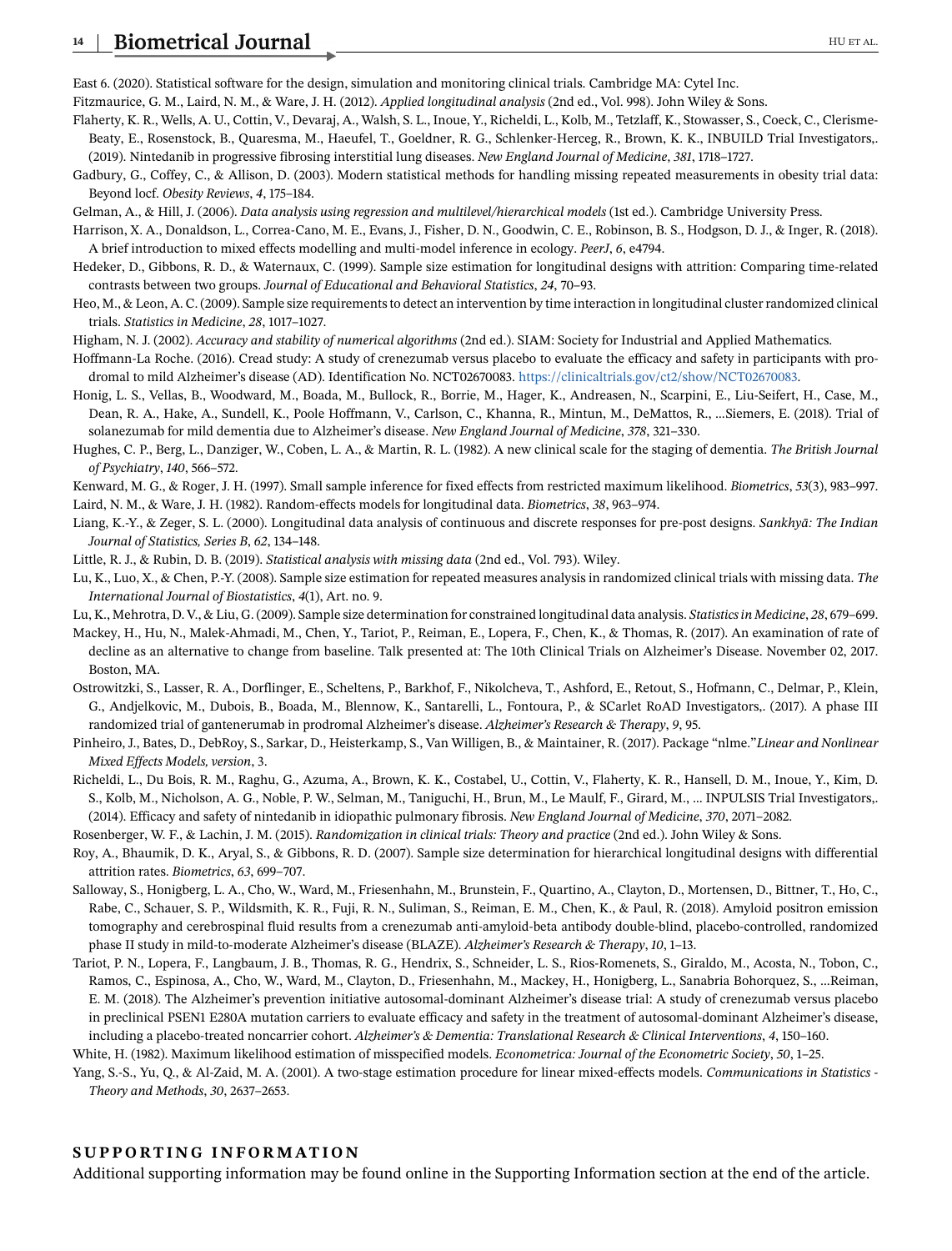<span id="page-14-0"></span>**How to cite this article:** Hu N, Mackey H, Thomas R. Power and sample size for random coefficient regression models in randomized experiments with monotone missing data. *Biometrical Journal*. 2021;1–19. <https://doi.org/10.1002/bimj.202000184>

# **APPENDIX**

# **A.1 Lemma 1 and proof**

**Lemma A1.** *Under the RCRM generating model described in [\(1\)](#page-1-0), assuming all subjects only complete assessments at*

0, 1, 2,…,*, the covariance matrix of the RCRM MLE vector* =̂ <sup>⎡</sup> ⎢ ⎢ ⎣ ̂  $\hat{\beta}$  $\hat{\beta}_x$ ⎤ ⎥  $\overline{\phantom{a}}$ 

$$
var(\hat{\beta}) = \begin{bmatrix} (m+n)A & (m+n)B & mB \\ (m+n)B & (m+n)C & mC \end{bmatrix}^{-1}
$$
  
\n
$$
= \begin{bmatrix} -\frac{C}{(B^2 - AC)(m+n)} & \frac{B}{(B^2 - AC)(m+n)} & 0 \\ \frac{B}{(B^2 - AC)(m+n)} & -\frac{AC(m+n) - B^2m}{C(B^2 - AC)n(m+n)} & -\frac{1}{Cn} \\ 0 & -\frac{1}{Cn} & \frac{m+n}{Cmn} \end{bmatrix},
$$
\n(A.1)

*is*

*where represents the number of postbaseline assessments, and*

$$
A = \frac{(k+1)\left[\sigma^2 + (k+1)\sigma_\beta^2\left(\overline{t_{ik}}^2 - \overline{t_{ik}}\overline{t_{ik}}\right)\right]}{\sigma^4 + (k+1)\sigma^2\left(\sigma_\beta^2\overline{t_{ik}}^2 + \sigma_\alpha^2 + 2\rho\sigma_\alpha\sigma_\beta\overline{t_{ik}}\right) + (k+1)^2\sigma_\alpha^2\sigma_\beta^2(1-\rho^2)\left(\overline{t_{ik}}^2 - \overline{t_{ik}}\overline{t_{ik}}\overline{t_{ik}}\right)},
$$
\n
$$
B = \frac{(k+1)\left[\sigma^2\overline{t_{ik}} - (k+1)\rho\sigma_\alpha\sigma_\beta\left(\overline{t_{ik}}^2 - \overline{t_{ik}}\overline{t_{ik}}\right)\right]}{\sigma^4 + (k+1)\sigma^2\left(\sigma_\beta^2\overline{t_{ik}}^2 + \sigma_\alpha^2 + 2\rho\sigma_\alpha\sigma_\beta\overline{t_{ik}}\right) + (k+1)^2\sigma_\alpha^2\sigma_\beta^2(1-\rho^2)\left(\overline{t_{ik}}^2 - \overline{t_{ik}}\overline{t_{ik}}\right)},
$$
\n
$$
C = \frac{(k+1)\left[\sigma^2\overline{t_{ik}}^2 + (k+1)\sigma_\alpha^2\left(\overline{t_{ik}}^2 - \overline{t_{ik}}\overline{t_{ik}}\right)\right]}{\sigma^4 + (k+1)\sigma^2\left(\sigma_\beta^2\overline{t_{ik}}^2 + \sigma_\alpha^2 + 2\rho\sigma_\alpha\sigma_\beta\overline{t_{ik}}\right) + (k+1)^2\sigma_\alpha^2\sigma_\beta^2(1-\rho^2)\left(\overline{t_{ik}}^2 - \overline{t_{ik}}\overline{t_{ik}}\right)},
$$

*where*

$$
\overline{t_{\{k\}}^2} = \frac{1}{k+1} \sum_{i=0}^k t_i^2,
$$
  

$$
\overline{t_{\{k\}}} = \frac{1}{k+1} \sum_{i=0}^k t_i,
$$

*with*  $t_0 \equiv 0$ ; *m* and *n* are the sample sizes of the experimental group and control group, respectively.

*Proof.* We start by writing the RCRM in the matrix form. Specifically, Equation [\(1\)](#page-1-0) can be rewritten as

$$
\boldsymbol{Y}_i = \boldsymbol{X}^{(l)} \boldsymbol{\beta} + \boldsymbol{U} \boldsymbol{\gamma}_i + \boldsymbol{\varepsilon}_i, \tag{A.2}
$$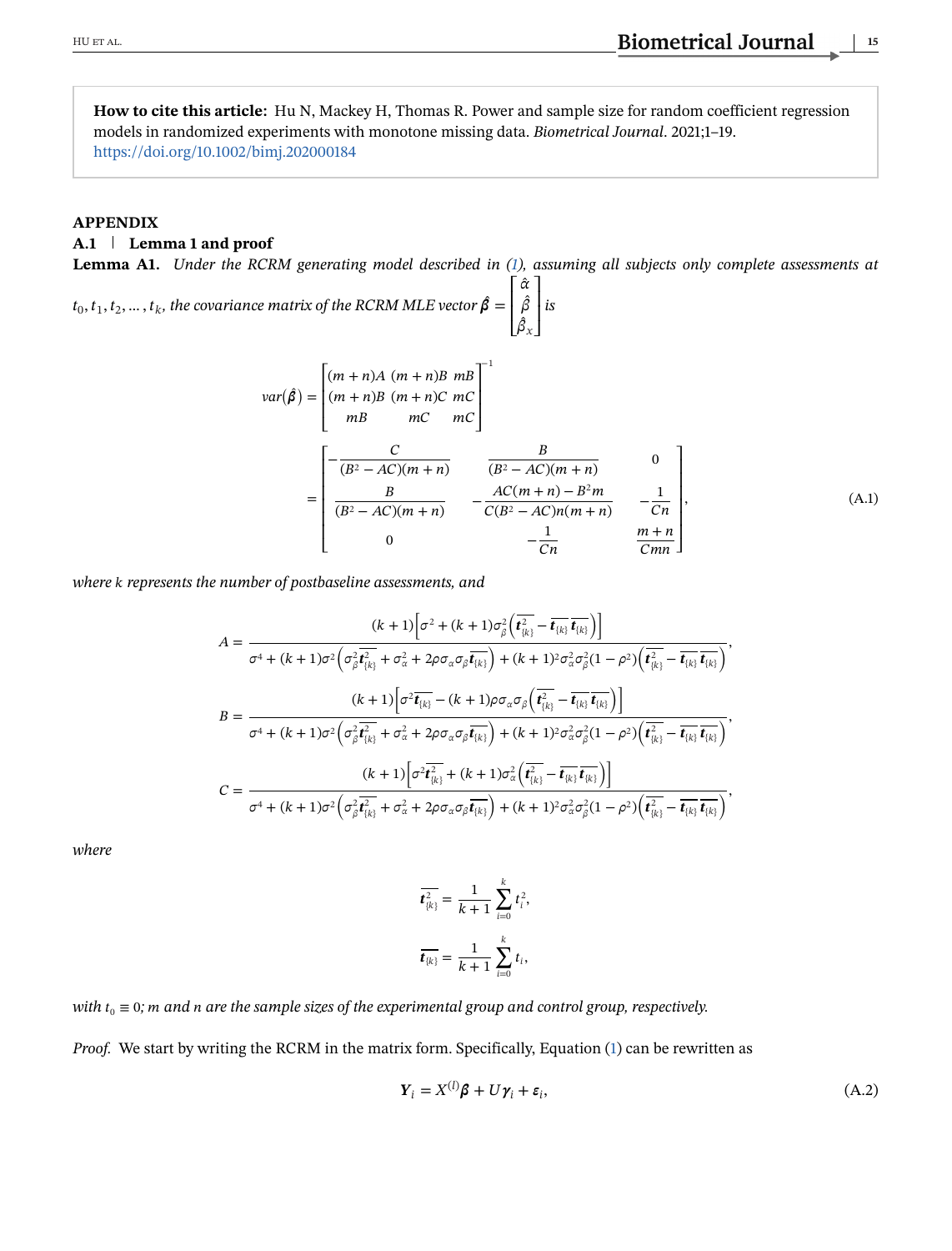where  $\boldsymbol{Y}_i = [Y_{i0}, Y_{i1}, \dots, Y_{ik}]^T$ ,  $\boldsymbol{\beta} = [\alpha, \beta, \beta_x]^T$ ,  $\boldsymbol{\gamma}_i = [u_{0i}, u_{1i}]^T$ ,  $\boldsymbol{\varepsilon}_i = [\varepsilon_{i0}, \varepsilon_{i1}, \dots, \varepsilon_{ik}]^T$ , and

$$
X^{(l)} = \begin{cases} \begin{bmatrix} 1 & t_0 & t_0 \\ 1 & t_1 & t_1 \\ \vdots & \vdots & \vdots \\ 1 & t_k & t_k \end{bmatrix}, & \text{if } 1 \le i \le m \, (l = 1) \\ \begin{bmatrix} 1 & t_0 & 0 \\ 1 & t_1 & 0 \\ \vdots & \vdots & \vdots \\ 1 & t_k & 0 \end{bmatrix}, & \text{else if } m + 1 \le i \le m + n \, (l = 2) \end{cases}
$$

with  $U =$ ⎡ ⎢ ⎢ ⎢ ⎣  $1 t_0$  $1 t_1$  $\vdots$  $1 t_k$  $\overline{\phantom{a}}$  $\overline{\phantom{a}}$ ⎥  $\frac{1}{2}$ . Here, without loss of generality, we assume the first  $m$  subjects ( $l=1$  ) are in the experimental group and the last *n* subjects ( $l = 2$ ) are in the control group. We further denote the variance matrix within each subject as

$$
V = UgU^T + R,\tag{A.3}
$$

where  $g = \begin{bmatrix} \sigma_{\alpha}^2 & \rho \sigma_{\alpha} \sigma_{\beta} \\ \rho \sigma_{\alpha} \sigma_{\beta} & \sigma_{\alpha}^2 \end{bmatrix}$ ρσ<sub>α</sub>σ<sub>β</sub> σ $^2_\beta$  $\overline{a}$ and  $R = \sigma^2 I_{k+1}$ . Notice that V is the same across all subjects.

The MLE of  $\beta$  is then expressed as

$$
\hat{\beta} = \left( X^T \Sigma^{-1} X \right)^{-1} X^T \Sigma^{-1} Y
$$

with the variance matrix given by

$$
\text{var}(\hat{\beta}) = \left(X^T \Sigma^{-1} X\right)^{-1},
$$

where  $X = col\{X^{(1)T}, X^{(1)T}, ..., X^{(2)T}\}^T$ ,  $\Sigma = diag\{V, V, ..., V\}$ , and  $Y = [Y_1^T, Y_2^T, ..., Y_{m+n}^T]^T$ . Based on the assumption that subjects are mutually independent, we have

$$
X^{T} \Sigma^{-1} X = \sum_{i=1}^{m} X^{(1)T} V^{-1} X^{(1)} + \sum_{i=m+1}^{m+n} X^{(2)T} V^{-1} X^{(2)}
$$

$$
= m X^{(1)T} V^{-1} X^{(1)} + n X^{(2)T} V^{-1} X^{(2)}.
$$

Next, we will derive the explicit form of  $V^{-1}$ . Applying the Woodbury matrix identity (Higham, [2002\)](#page-13-0) to Equation (A.3) yields

$$
V^{-1} = R^{-1} - R^{-1}U(g^{-1} + U^T R^{-1} U)^{-1} U^T R^{-1}.
$$

Notice that  $(g^{-1} + U^{T}R^{-1}U)$  is a 2 × 2 matrix and thus it is easy to calculate the inverse. After some algebraic calculation and simplification, we have

$$
V^{-1} = \frac{1}{\sigma^2} I_{k+1} - \frac{1}{\sigma^4 M} \times
$$
\n
$$
\left[ \left( \frac{\sigma_\alpha^2 + \rho \sigma_\alpha \sigma_\beta (t_{i-1} + t_{j-1}) + \sigma_\beta^2 t_{i-1} t_{j-1}}{\sigma_\alpha^2 \sigma_\beta^2 (1 - \rho^2)} + \frac{(k+1) \left( \overline{t_{\{k\}}^2} - \overline{t_{\{k\}}}(t_{i-1} + t_{j-1}) + t_{i-1} t_{j-1})}{\sigma^2} \right)_{ij} \right],
$$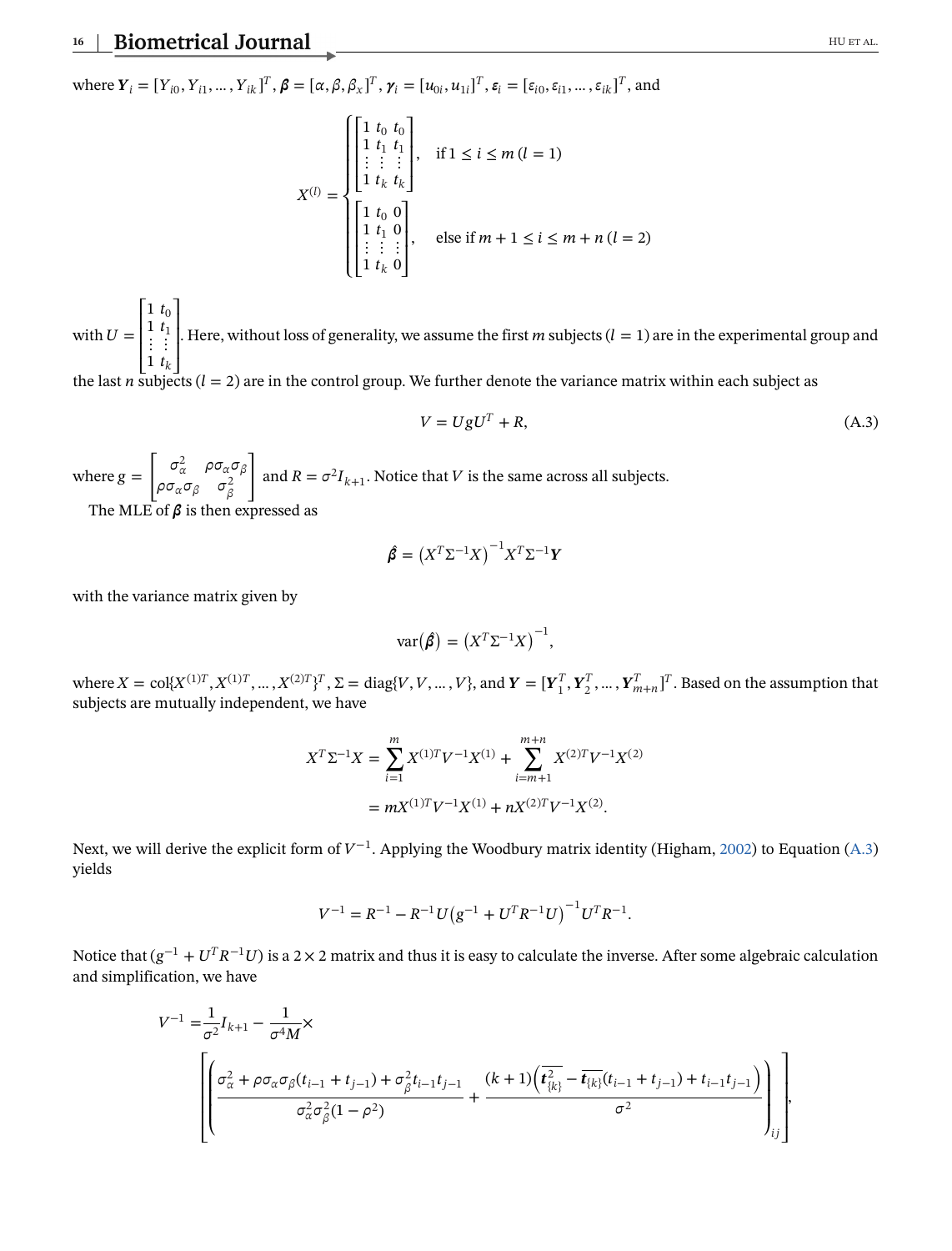<span id="page-16-0"></span>with

$$
M=\frac{\sigma^4+(k+1)\sigma^2\left(\sigma_\beta^2\overline{\boldsymbol{t}_{\{k\}}^2}+\sigma_\alpha^2+2\rho\sigma_\alpha\sigma_\beta\overline{\boldsymbol{t}_{\{k\}}}\right)+(k+1)^2\sigma_\alpha^2\sigma_\beta^2\left(1-\rho^2\right)\left(\overline{\boldsymbol{t}_{\{k\}}^2}-\overline{\boldsymbol{t}_{\{k\}}}\overline{\boldsymbol{t}_{\{k\}}}\right)}{\sigma^4\sigma_\alpha^2\sigma_\beta^2(1-\rho^2)}.
$$

For  $1 \le i \le m$  (subjects from the experimental group),  $X^{(1)T}V^{-1}X^{(1)}$  can be further calculated as

$$
X^{(1)T}V^{-1}X^{(1)} = \begin{bmatrix} A & B & B \\ B & C & C \\ B & C & C \end{bmatrix},
$$

and for  $(m + 1) \le i \le (m + n)$  (subjects from the control group),

$$
X^{(2)T}V^{-1}X^{(2)} = \begin{bmatrix} A & B & 0 \\ B & C & 0 \\ 0 & 0 & 0 \end{bmatrix},
$$

where

$$
A = \frac{(k+1)\left[\sigma^2 + (k+1)\sigma_\beta^2\left(\overline{t_{\{k\}}^2} - \overline{t_{\{k\}}}\overline{t_{\{k\}}}\right)\right]}{\sigma^4 + (k+1)\sigma^2\left(\sigma_\beta^2\overline{t_{\{k\}}^2} + \sigma_\alpha^2 + 2\rho\sigma_\alpha\sigma_\beta\overline{t_{\{k\}}}\right) + (k+1)^2\sigma_\alpha^2\sigma_\beta^2(1-\rho^2)\left(\overline{t_{\{k\}}^2} - \overline{t_{\{k\}}}\overline{t_{\{k\}}}\right)},
$$
\n
$$
B = \frac{(k+1)\left[\sigma^2\overline{t_{\{k\}}} - (k+1)\rho\sigma_\alpha\sigma_\beta\left(\overline{t_{\{k\}}^2} - \overline{t_{\{k\}}}\overline{t_{\{k\}}}\right)\right]}{\sigma^4 + (k+1)\sigma^2\left(\sigma_\beta^2\overline{t_{\{k\}}^2} + \sigma_\alpha^2 + 2\rho\sigma_\alpha\sigma_\beta\overline{t_{\{k\}}}\right) + (k+1)^2\sigma_\alpha^2\sigma_\beta^2(1-\rho^2)\left(\overline{t_{\{k\}}^2} - \overline{t_{\{k\}}}\overline{t_{\{k\}}}\right)},
$$
\n
$$
C = \frac{(k+1)\left[\sigma^2\overline{t_{\{k\}}^2} + (k+1)\sigma_\alpha^2\left(\overline{t_{\{k\}}^2} - \overline{t_{\{k\}}}\overline{t_{\{k\}}}\right)\right]}{\sigma^4 + (k+1)\sigma^2\left(\sigma_\beta^2\overline{t_{\{k\}}^2} + \sigma_\alpha^2 + 2\rho\sigma_\alpha\sigma_\beta\overline{t_{\{k\}}}\right) + (k+1)^2\sigma_\alpha^2\sigma_\beta^2(1-\rho^2)\left(\overline{t_{\{k\}}^2} - \overline{t_{\{k\}}}\overline{t_{\{k\}}}\right)},
$$

with

$$
\overline{t_{\{k\}}^2} = \frac{1}{k+1} \sum_{i=0}^k t_i^2,
$$
  

$$
\overline{t_{\{k\}}} = \frac{1}{k+1} \sum_{i=0}^k t_i.
$$

The result in Lemma [A1](#page-14-0) then follows.  $\Box$ 

# **A.2 Proof for Theorem 1**

*Proof.* In this more general case, subjects will be grouped into different categories based on their last assessment time. We now generalize the matrix form in Equation [\(A.2\)](#page-14-0) as

$$
\boldsymbol{Y}_i = \boldsymbol{X}_{(k)}^{(l)} \boldsymbol{\beta} + \boldsymbol{U}_{(k)} \boldsymbol{\gamma}_i + \boldsymbol{\varepsilon}_i.
$$

The superscript  $l$  is the index of the randomized group as in Equation [\(A.2\)](#page-14-0); the subscript  $k$  denotes the number of postbaseline assessments for subject *i*. Again, we assume  $l = 1$  corresponds to the experimental group and  $l = 2$  corresponds to the control group.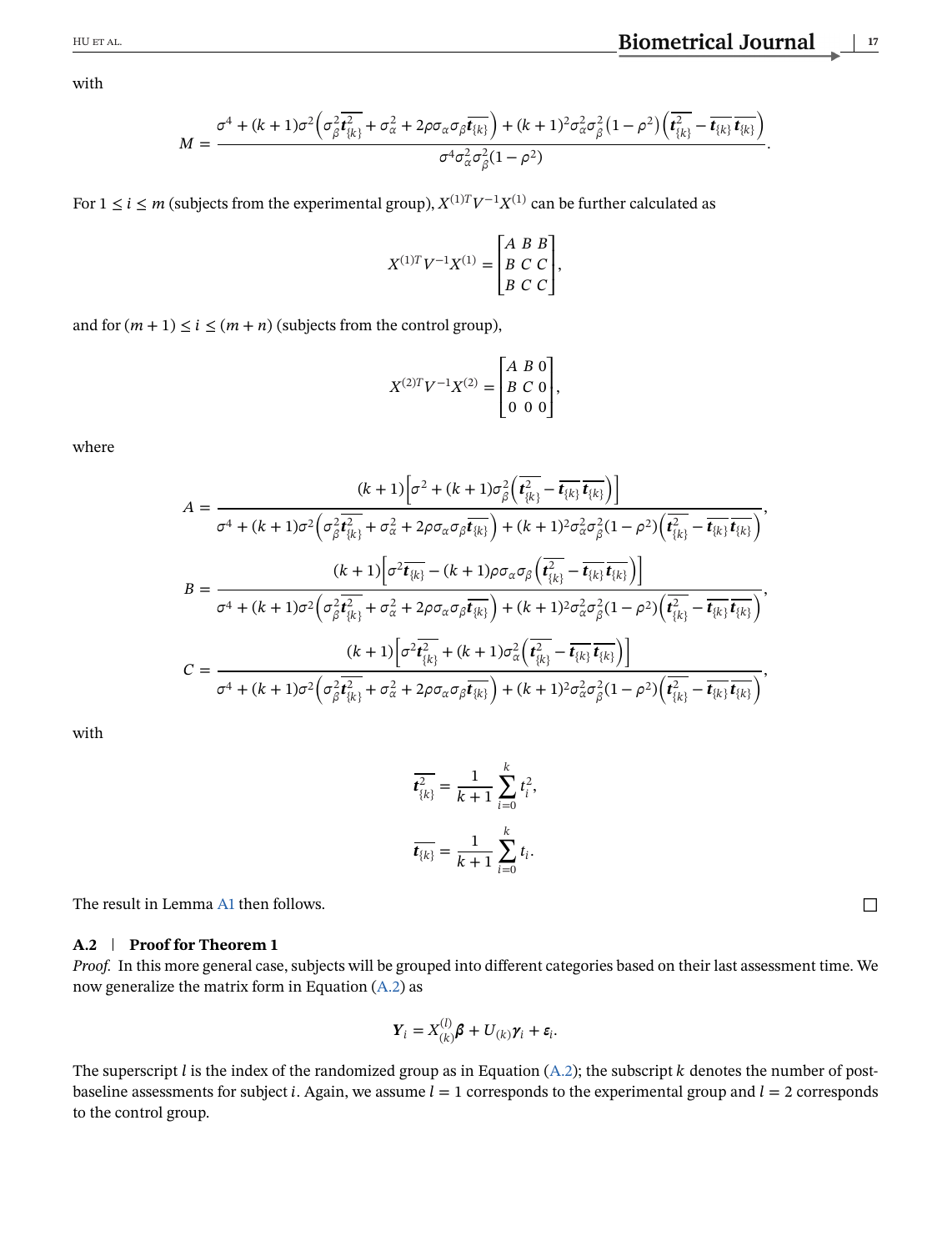<span id="page-17-0"></span>generality, we assume  $t_k$  being the last assessment time), the corresponding design matrix  $X_{(k)}^{(l)}$  and  $U_{(k)}$  are defined in Appendix [A.1.](#page-14-0) Vectors  $\mathbf{Y}_i$  and  $\mathbf{\varepsilon}_i$  also have the corresponding length  $k+1$ . The corresponding variance matrix for each subject within this category is

$$
V_{(k)} = U_{(k)} g U_{(k)}^T + R_{(k)},
$$

where g and  $R_{(k)}$  are defined in Appendix [A.1.](#page-14-0) Similarly, the MLE of  $\beta$  is expressed as

$$
\hat{\beta} = \left( X^T \Sigma^{-1} X \right)^{-1} X^T \Sigma^{-1} Y
$$

with the variance matrix given by

$$
\text{var}(\hat{\beta}) = (X^T \Sigma^{-1} X)^{-1},
$$

where

$$
X = \text{col}\Big\{X_{(0)}^{(1)T}, X_{(0)}^{(1)T}, \dots, X_{(J)}^{(1)T}, X_{(J)}^{(1)T}, \dots X_{(0)}^{(2)T}, X_{(0)}^{(2)T}, \dots, X_{(J)}^{(2)T}, X_{(J)}^{(2)T}\Big\}^T,
$$

$$
\Sigma = diag\{V_{(0)}, V_{(0)}, \dots, V_{(J)}, V_{(J)}, V_{(0)}, V_{(0)}, \dots, V_{(J)}, V_{(J)}\},\
$$

and  $\bm{Y} = [\bm{Y}_1^T, \bm{Y}_2^T, \dots, \bm{Y}_{m+n}^T]^T$ . Grouping subjects first into randomized groups and then into categories based on the last assessment time, we rewrite the Information matrix  $X^T\Sigma^{-1}X$  as

$$
X^T \Sigma^{-1} X = \sum_{k=0}^J m p_k X_{(k)}^{(1)T} V_{(k)}^{-1} X_{(k)}^{(1)} + \sum_{k=0}^J n p_k X_{(k)}^{(2)T} V_{(k)}^{-1} X_{(k)}^{(2)}
$$
  
= 
$$
\sum_{k=0}^J p_k \left( m X_{(k)}^{(1)T} V_{(k)}^{-1} X_{(k)}^{(1)} + n X_{(k)}^{(2)T} V_{(k)}^{-1} X_{(k)}^{(2)} \right).
$$

Note that we assume the probabilities  $p_0, p_1, \dots, p_J$  and the parameters in Σ (i.e.  $\sigma^2, \sigma^2_{\alpha}, \sigma^2_{\beta}, \rho$ ) are fixed and known in the derivation above. Since we assume the data are missing at random, parameters can be consistently estimated by the MLE (Little & Rubin, [2019\)](#page-13-0). Using the results from Appendix [A.1](#page-14-0) then completes the proof.  $\Box$ 

#### **A.3 Theorem 3**

**Theorem 1.** *We now assume different dropout probabilities between the experimental group and control group. Denote*  $p_{exp,k}$  and  $p_{ctrl,k}$  ( $k = 0, 1, 2, ..., J$ ) as the percentages of subjects who only have assessments at  $t_0, t_1, ..., t_k$  (i.e., no additional *assessments) from the experimental group and control group, respectively. Other assumptions and notations are the same as*

those in Theorem [1.](#page-4-0) The covariance matrix of the MLE vector  $\hat{\beta} = \begin{bmatrix} 1 & 0 & 0 \\ 0 & 1 & 0 \\ 0 & 1 & 0 \\ 0 & 0 & 1 \end{bmatrix}$ ⎢ ⎣  $\hat{\alpha}$  $\hat{\beta}$  $\hat{\beta}$  $\boldsymbol{\chi}$ ⎤  $\overline{\phantom{a}}$  $\overline{\phantom{a}}$ *is*

$$
var(\hat{\beta}) = \begin{bmatrix} mA_{exp} + nA_{cil} & mB_{exp} + nB_{cil} & mB_{exp} \\ mB_{exp} + nB_{cil} & mC_{exp} + nC_{cil} & mC_{exp} \\ mB_{exp} & mC_{exp} & mC_{exp} \end{bmatrix}^{-1}
$$